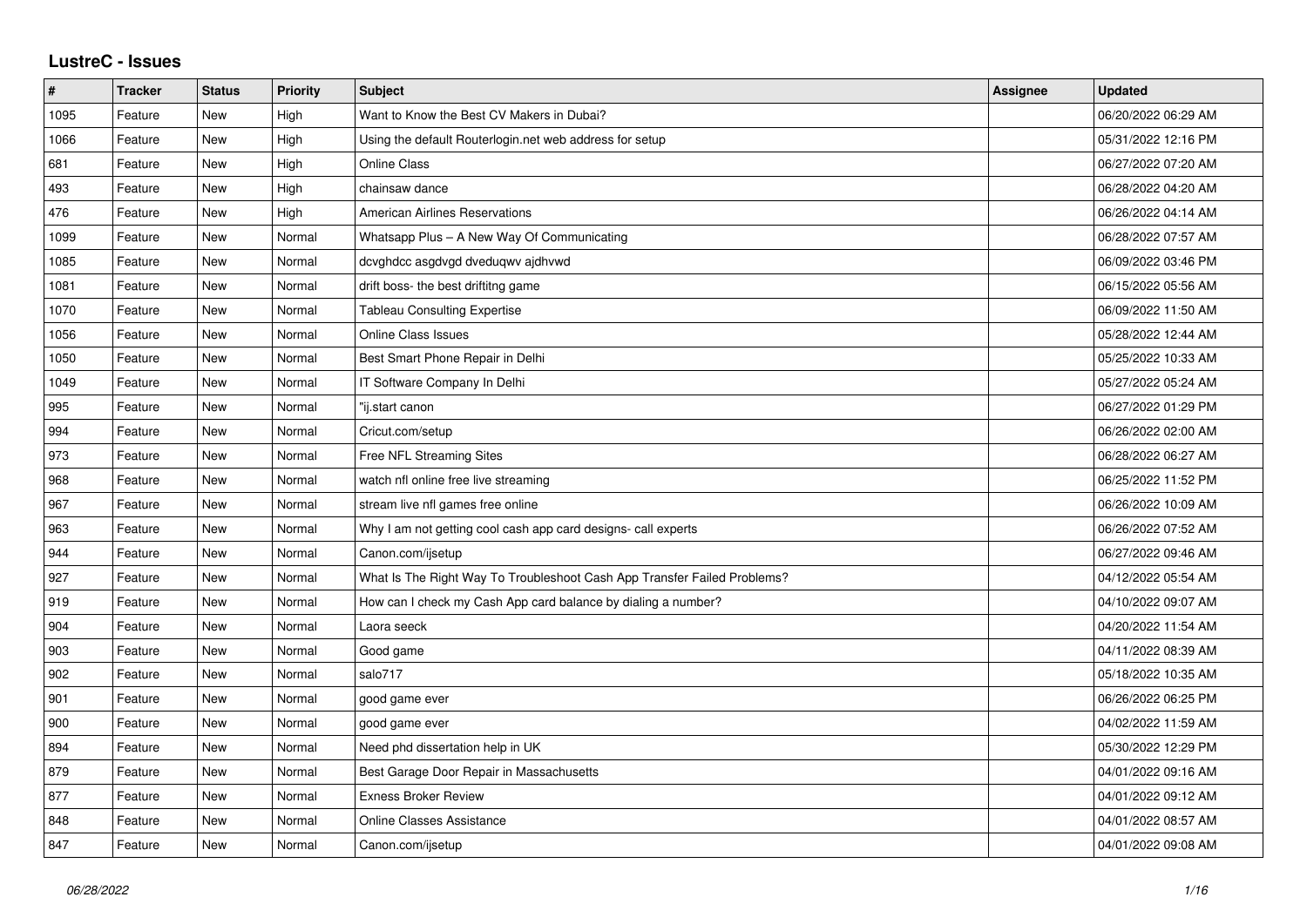| $\sharp$ | <b>Tracker</b> | <b>Status</b> | <b>Priority</b> | Subject                                                                   | <b>Assignee</b> | <b>Updated</b>      |
|----------|----------------|---------------|-----------------|---------------------------------------------------------------------------|-----------------|---------------------|
| 846      | Feature        | New           | Normal          | ij.start canon                                                            |                 | 04/01/2022 08:58 AM |
| 845      | Feature        | <b>New</b>    | Normal          | canon.com/ijsetup                                                         |                 | 04/01/2022 08:58 AM |
| 813      | Feature        | New           | Normal          | Canon.com/ijsetup                                                         |                 | 05/25/2022 08:27 AM |
| 812      | Feature        | New           | Normal          | canon.com/ijsetup                                                         |                 | 06/27/2022 01:21 PM |
| 810      | Feature        | New           | Normal          | how to remove viruses from a phone                                        |                 | 06/28/2022 11:13 AM |
| 806      | Feature        | New           | Normal          | Go everywhere thanks to mapquest driving directions                       |                 | 06/27/2022 02:39 AM |
| 794      | Feature        | New           | Normal          | Safe place to buy fifa coins                                              |                 | 06/28/2022 11:15 AM |
| 756      | Feature        | New           | Normal          | Your one-stop destination for the thesis writing service                  |                 | 06/27/2022 05:46 PM |
| 740      | Feature        | New           | Normal          | Online Thesis Help USA                                                    |                 | 06/27/2022 03:19 AM |
| 725      | Feature        | New           | Normal          | What are memo writing services design                                     |                 | 06/24/2022 06:24 AM |
| 698      | Feature        | New           | Normal          | Connect with cash app representative to ask about cash app flip scam      |                 | 06/26/2022 11:24 AM |
| 693      | Feature        | New           | Normal          | How To Get My Money Back From The Cash App To Your Wallet?                |                 | 06/28/2022 08:41 AM |
| 683      | Feature        | New           | Normal          | Game creation                                                             |                 | 06/27/2022 08:39 AM |
| 680      | Feature        | New           | Normal          | Word Jewels 2                                                             |                 | 06/28/2022 05:31 AM |
| 669      | Feature        | New           | Normal          | Nursing Assignment Help                                                   |                 | 06/27/2022 06:12 AM |
| 665      | Feature        | New           | Normal          | Look for a dedicated help with finance assignment                         |                 | 06/27/2022 11:10 PM |
| 654      | Feature        | New           | Normal          | <b>Peach Health Benefits</b>                                              |                 | 06/28/2022 10:03 AM |
| 649      | Feature        | New           | Normal          | <b>Pear Health Benefits</b>                                               |                 | 06/28/2022 08:04 AM |
| 648      | Feature        | New           | Normal          | <b>Plum Health Benefits</b>                                               |                 | 06/27/2022 12:54 AM |
| 647      | Feature        | New           | Normal          | <b>Cranberry Health Benefits</b>                                          |                 | 06/28/2022 02:47 PM |
| 646      | Feature        | New           | Normal          | Collaborative Research Group                                              |                 | 06/27/2022 04:01 AM |
| 637      | Feature        | New           | Normal          | Why do the Outlook rules not work in my account?                          |                 | 06/28/2022 11:12 AM |
| 611      | Feature        | New           | Normal          | Buy All Modafinil & Armodafinil Tablets @Buy Modafinil US                 |                 | 06/28/2022 10:53 AM |
| 610      | Feature        | New           | Normal          | CheapestMedsShop 100% Safe Medicines Online in USA UK & AUS.              |                 | 06/28/2022 09:42 AM |
| 608      | Feature        | New           | Normal          | How To Do Hotmail Password Reset Without Phone Number?                    |                 | 06/28/2022 07:39 AM |
| 605      | Feature        | New           | Normal          | What will the future of logo design be like?                              |                 | 06/28/2022 01:31 PM |
| 594      | Feature        | New           | Normal          | How does research proposal help online make it easy for me?               |                 | 06/27/2022 03:34 PM |
| 558      | Feature        | New           | Normal          | <b>Stunning Classic Sofas</b>                                             |                 | 06/27/2022 04:44 PM |
| 557      | Feature        | New           | Normal          | Business Law Assignment Help                                              |                 | 06/27/2022 08:31 PM |
| 552      | Feature        | New           | Normal          | Radio rfm and the benefits of radio rfm                                   |                 | 06/27/2022 01:44 PM |
| 546      | Feature        | New           | Normal          | Quickbooks Error                                                          |                 | 06/27/2022 03:44 PM |
| 545      | Feature        | New           | Normal          | Best Canvas Print Company                                                 |                 | 06/28/2022 01:08 PM |
| 543      | Feature        | New           | Normal          | Get tech assistance with customer support on ATT Yahoo email login issue. |                 | 06/24/2022 05:08 PM |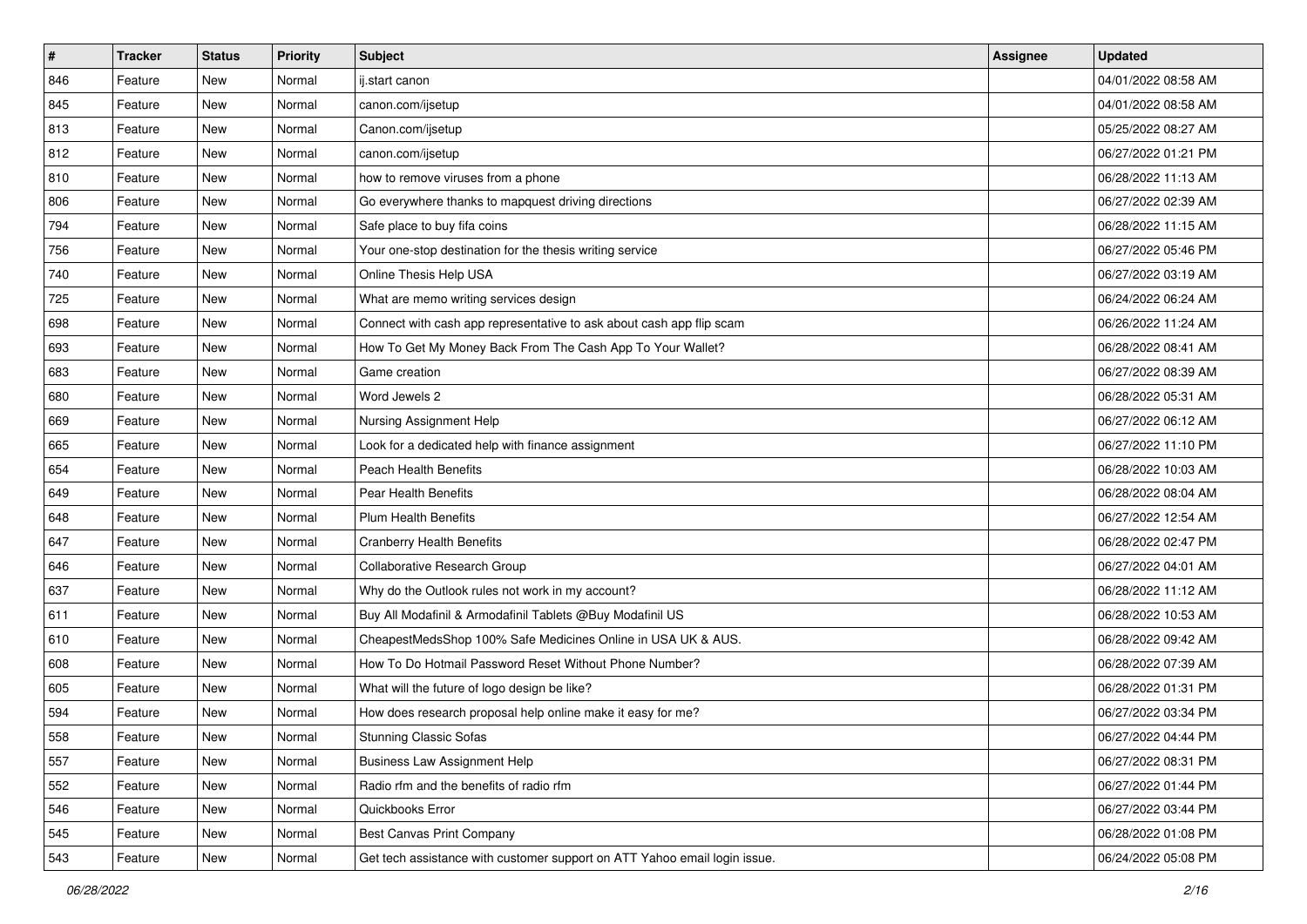| $\vert$ # | <b>Tracker</b> | <b>Status</b> | <b>Priority</b> | <b>Subject</b>                                                  | Assignee | <b>Updated</b>      |
|-----------|----------------|---------------|-----------------|-----------------------------------------------------------------|----------|---------------------|
| 527       | Feature        | New           | Normal          | My Teachers                                                     |          | 06/28/2022 07:30 AM |
| 522       | Feature        | New           | Normal          | Can You Check App Limits, If Cash app won't let me send money?  |          | 06/28/2022 04:46 AM |
| 499       | Feature        | New           | Normal          | Discover The Premium Features Of Spotify Mod Apk                |          | 06/28/2022 02:06 PM |
| 491       | Feature        | New           | Normal          | Automatically download and paste Reddit wallpapers into Windows |          | 06/28/2022 03:19 PM |
| 478       | Feature        | <b>New</b>    | Normal          | Is it safe to install third-party WhatsApp GB?                  |          | 06/28/2022 12:29 PM |
| 277       | Feature        | New           | Normal          | Nike Dunks Replica                                              |          | 04/01/2022 08:19 AM |
| 276       | Feature        | New           | Normal          | Nike Dunks Replica                                              |          | 04/01/2022 08:19 AM |
| 272       | Feature        | New           | Normal          | Fashion                                                         |          | 06/27/2022 03:53 PM |
| 271       | Feature        | New           | Normal          | Fashion                                                         |          | 06/27/2022 02:07 AM |
| 255       | Feature        | New           | Normal          | best doctor for psoriasis                                       |          | 06/28/2022 06:44 AM |
| 254       | Feature        | New           | Normal          | best ayurvedic treatment for psoriasis                          |          | 04/01/2022 08:13 AM |
| 243       | Feature        | New           | Normal          | Reconstruir la pandilla de la mafia en Gangstar Vegas MOD APK   |          | 06/27/2022 07:53 PM |
| 242       | Feature        | New           | Normal          | Descripción de Torque Pro MOD APK para Android                  |          | 06/28/2022 01:14 AM |
| 241       | Feature        | New           | Normal          | How to get a complete solution of Big Ideas Math Answers?       |          | 04/01/2022 08:15 AM |
| 240       | Feature        | <b>New</b>    | Normal          | Juego interesante de Dragon Ball Legends MOD APK                |          | 06/28/2022 02:55 PM |
| 237       | Feature        | New           | Normal          | HP Printer Assistant Software   Download & Install HP Assistant |          | 06/28/2022 04:50 AM |
| 229       | Feature        | New           | Normal          | How To Delete Cash App Account? - Check Out the Steps In Detail |          | 05/01/2022 09:06 PM |
| 220       | Feature        | <b>New</b>    | Normal          | essay writing services                                          |          | 06/26/2022 04:55 PM |
| 214       | Feature        | New           | Normal          | Five Christmas Apps For Apple Users                             |          | 06/28/2022 02:49 PM |
| 212       | Feature        | New           | Normal          | How good is the market for gaming mobile apps at the moment?    |          | 05/17/2022 11:09 AM |
| 204       | Feature        | New           | Normal          | New Car Tyres                                                   |          | 04/01/2022 08:40 AM |
| 186       | Feature        | New           | Normal          | homoeobazaar                                                    |          | 04/01/2022 08:40 AM |
| 180       | Feature        | <b>New</b>    | Normal          | homoeobazaar                                                    |          | 06/28/2022 12:41 PM |
| 177       | Feature        | New           | Normal          | HD lace silky straight human hair wig                           |          | 04/01/2022 08:41 AM |
| 175       | Feature        | New           | Normal          | All About Cash App Transfer Fail Problems                       |          | 06/28/2022 11:14 AM |
| 174       | Feature        | New           | Normal          | Digital Marketing Philadelphia                                  |          | 06/28/2022 11:34 AM |
| 173       | Feature        | New           | Normal          | private limited company registration                            |          | 06/27/2022 04:47 AM |
| 172       | Feature        | New           | Normal          | pgdm colleges in bangalore                                      |          | 06/23/2022 10:47 PM |
| 171       | Feature        | New           | Normal          | loan management system                                          |          | 06/27/2022 03:18 AM |
| 170       | Feature        | New           | Normal          | top mba colleges in bangalore                                   |          | 06/28/2022 10:55 AM |
| 151       | Feature        | New           | Normal          | Law Essay Writing Service - Assignments Planet                  |          | 06/28/2022 10:50 AM |
| 142       | Feature        | New           | Normal          | About ashimary hair                                             |          | 06/28/2022 02:31 AM |
| 141       | Feature        | New           | Normal          | Something about jerry curly                                     |          | 06/28/2022 02:03 PM |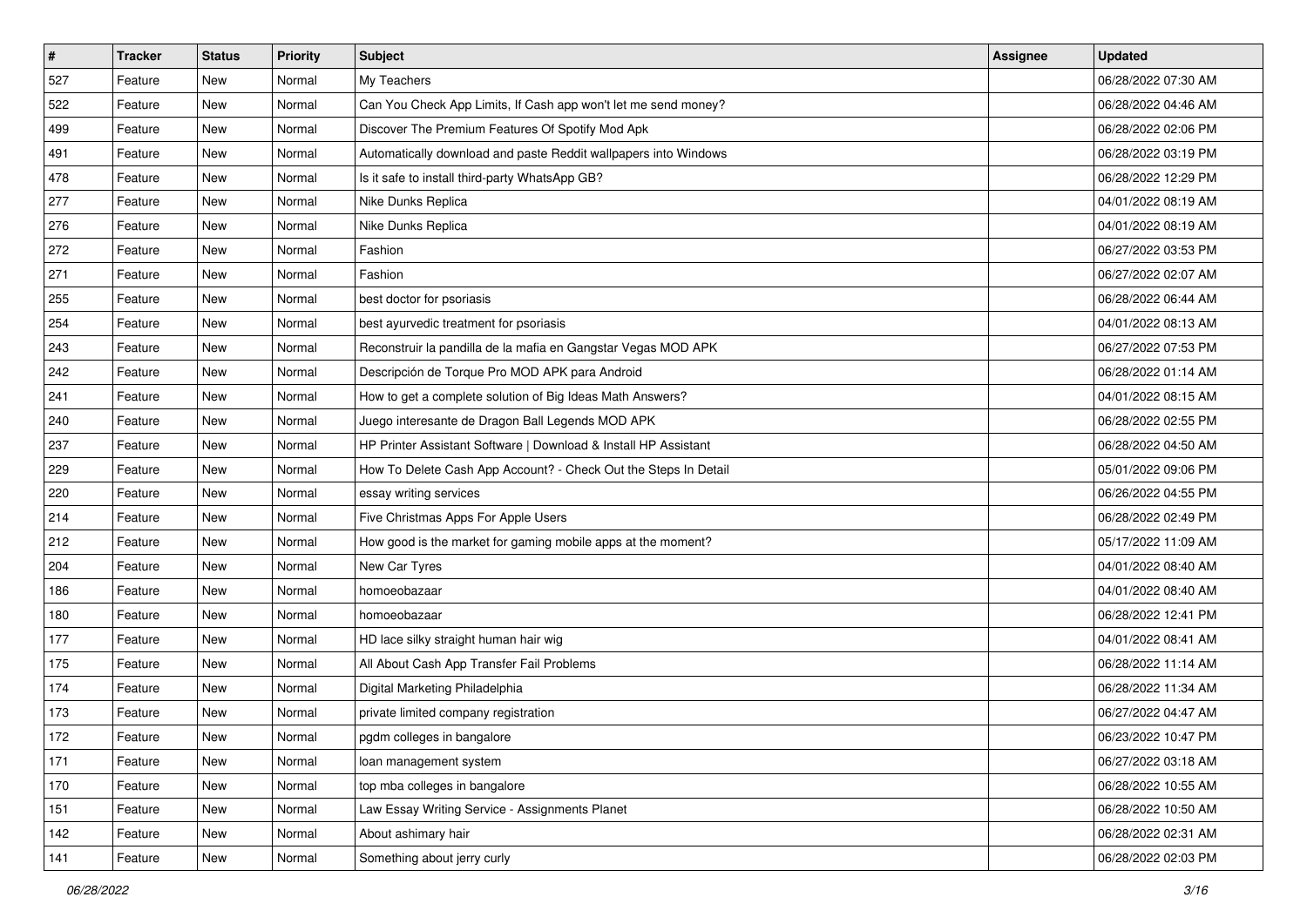| $\vert$ # | <b>Tracker</b> | <b>Status</b> | <b>Priority</b> | <b>Subject</b>                                                            | <b>Assignee</b>        | <b>Updated</b>      |
|-----------|----------------|---------------|-----------------|---------------------------------------------------------------------------|------------------------|---------------------|
| 127       | Feature        | <b>New</b>    | Normal          | replica af1                                                               |                        | 04/01/2022 07:55 AM |
| 126       | Feature        | <b>New</b>    | Normal          | Stussy Air Force 1 replica                                                |                        | 06/28/2022 05:31 AM |
| 1075      | Feature        | <b>New</b>    | Low             | Enjoy Free Services Of Toomics Mod APK For Android                        |                        | 06/03/2022 10:00 AM |
| 207       | Feature        | <b>New</b>    | Low             | real estate lead conversion                                               |                        | 06/27/2022 01:02 AM |
| 511       | Feature        | <b>New</b>    | Normal          | Fashion                                                                   | Anonymous              | 06/27/2022 12:17 AM |
| 510       | Feature        | New           | Normal          | Fashion                                                                   | Anonymous              | 06/28/2022 10:45 AM |
| 509       | Feature        | New           | Normal          | Fashion                                                                   | Anonymous              | 06/27/2022 06:39 PM |
| 281       | Feature        | New           | Normal          | what are the types of Ringtones?                                          | Anonymous              | 06/28/2022 03:46 PM |
| 1107      | Feature        | <b>New</b>    | High            | Where do you have to find an application to watch news and sports videos? | Christophe<br>Garion   | 06/27/2022 12:38 PM |
| 1109      | Feature        | New           | Normal          | Six Guns Mod Apk Answers Your Questions                                   | Christophe<br>Garion   | 06/26/2022 09:12 AM |
| 1037      | Feature        | <b>New</b>    | Normal          | 1p lsd                                                                    | Christophe<br>Garion   | 05/19/2022 05:25 AM |
| 899       | Feature        | <b>New</b>    | Normal          | Application of Optical Fiber Gyroscope                                    | Christophe<br>Garion   | 04/02/2022 11:23 AM |
| 1017      | Feature        | <b>New</b>    | Normal          | fleeing the complex                                                       | Hamza Bourbouh         | 05/13/2022 06:33 AM |
| 793       | Feature        | <b>New</b>    | Urgent          | Where can I find cheap FIFA coins?                                        | Pierre-Loïc<br>Garoche | 06/28/2022 03:41 PM |
| 931       | Feature        | New           | High            | Situs Judi Slot Online apel888                                            | Pierre-Loïc<br>Garoche | 06/26/2022 01:07 AM |
| 803       | Feature        | New           | High            | Ketamine Online Store                                                     | Pierre-Loïc<br>Garoche | 06/27/2022 11:48 PM |
| 578       | Feature        | <b>New</b>    | High            | Derrick Gore                                                              | Pierre-Loïc<br>Garoche | 06/28/2022 01:56 AM |
| 216       | Feature        | <b>New</b>    | High            | Barry Keoghan                                                             | Pierre-Loïc<br>Garoche | 06/27/2022 03:26 PM |
| 960       | Feature        | New           | Normal          | Zooming Instagram Picture In Full HD                                      | Pierre-Loïc<br>Garoche | 06/26/2022 07:18 AM |
| 868       | Feature        | New           | Normal          | What Is the Role of a Graphic Designer?                                   | Pierre-Loïc<br>Garoche | 04/01/2022 09:12 AM |
| 866       | Feature        | <b>New</b>    | Normal          | Northern Ireland Dissertation Writing Service                             | Pierre-Loïc<br>Garoche | 04/01/2022 09:12 AM |
| 824       | Feature        | <b>New</b>    | Normal          | How to watch Fox News on my Smart TV or similar devices?                  | Pierre-Loïc<br>Garoche | 06/27/2022 08:32 PM |
| 823       | Feature        | <b>New</b>    | Normal          | How much does Disney Plus cost?                                           | Pierre-Loïc<br>Garoche | 06/27/2022 04:05 AM |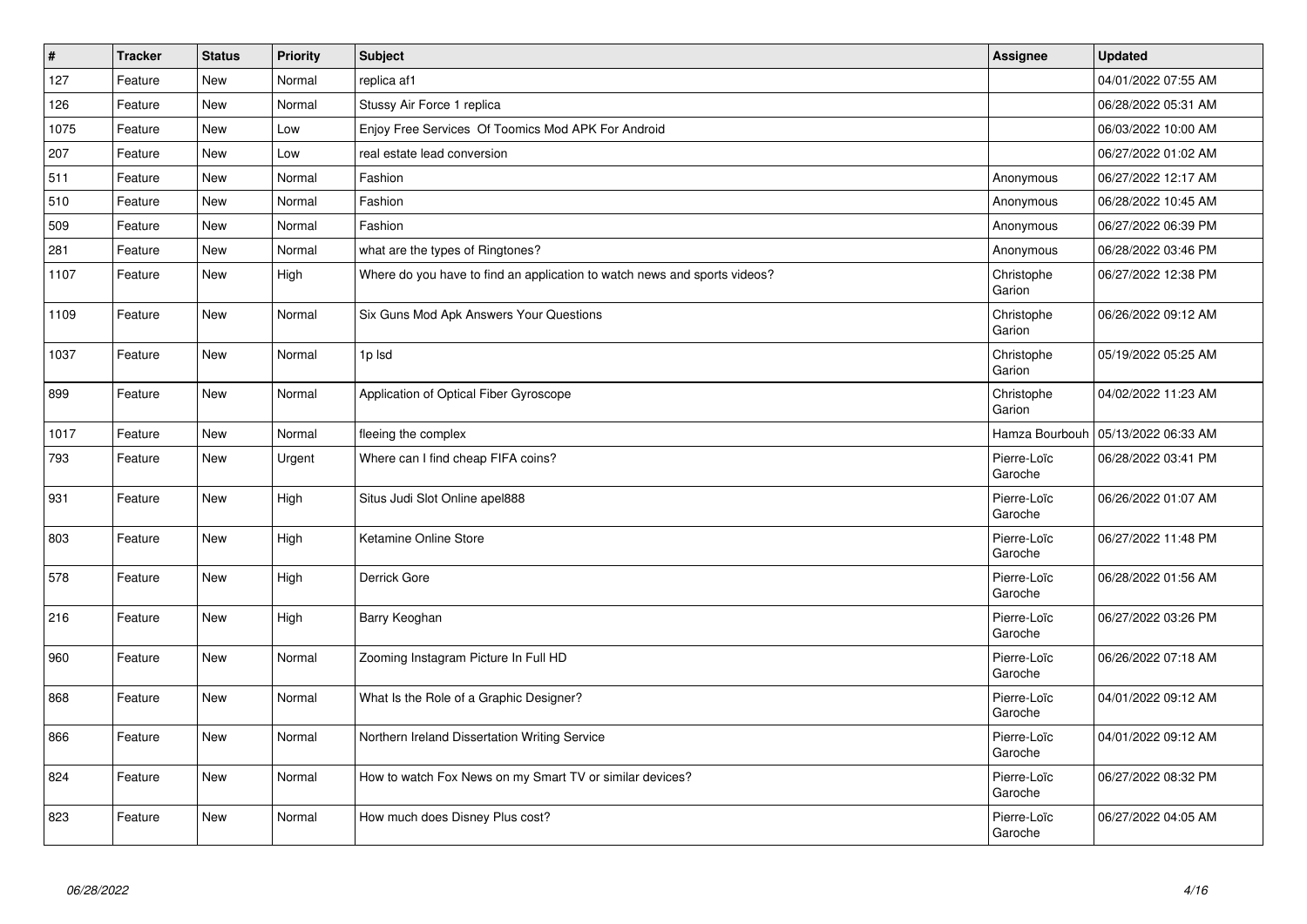| $\vert$ # | <b>Tracker</b> | <b>Status</b> | <b>Priority</b> | <b>Subject</b>                                                           | <b>Assignee</b>        | <b>Updated</b>      |
|-----------|----------------|---------------|-----------------|--------------------------------------------------------------------------|------------------------|---------------------|
| 779       | Feature        | New           | Normal          | Latest Whatsapp groups for Teens                                         | Pierre-Loïc<br>Garoche | 06/27/2022 08:15 PM |
| 606       | Feature        | <b>New</b>    | Normal          | Play unblocked cookie crush 3                                            | Pierre-Loïc<br>Garoche | 06/27/2022 08:45 AM |
| 572       | Feature        | <b>New</b>    | Normal          | New features of WhatsApp Plus on Android phones                          | Pierre-Loïc<br>Garoche | 06/27/2022 11:22 PM |
| 521       | Feature        | New           | Normal          | Check out the Cash app Card balance for an overdraft.                    | Pierre-Loïc<br>Garoche | 06/26/2022 04:22 AM |
| 263       | Feature        | New           | Normal          | Wrecked Car Is Nothing But A Worthless                                   | Pierre-Loïc<br>Garoche | 06/27/2022 12:37 PM |
| 224       | Feature        | <b>New</b>    | Normal          | Instant Personal Loan                                                    | Pierre-Loïc<br>Garoche | 06/28/2022 07:59 AM |
| 63        | Feature        | <b>New</b>    | Normal          | Skip normalization step in mutation generation if it possible            | Pierre-Loïc<br>Garoche | 06/27/2022 04:16 PM |
| 1100      | Feature        | New           | Low             | <b>Food Products</b>                                                     | Pierre-Loïc<br>Garoche | 06/28/2022 09:40 AM |
| 861       | Feature        | <b>New</b>    | Low             | <b>Understanding Situational Depression</b>                              | Pierre-Loïc<br>Garoche | 04/01/2022 09:12 AM |
| 575       | Feature        | <b>New</b>    | Low             | cheap jordan replicas for sale                                           | Pierre-Loïc<br>Garoche | 06/28/2022 03:12 AM |
| 896       | Feature        | <b>New</b>    | Normal          | Application of North Finder in Mining Industry                           | Xavier Thirioux        | 04/01/2022 09:49 AM |
| 1105      | <b>Bug</b>     | New           | High            | What is Mahjong online?                                                  |                        | 06/28/2022 03:47 AM |
| 1005      | <b>Bug</b>     | New           | High            | Nursing Assignment Help in UK                                            |                        | 05/13/2022 05:33 PM |
| 763       | <b>Bug</b>     | <b>New</b>    | High            | How to Make a Ringtone on Your iPhone                                    |                        | 06/27/2022 04:16 PM |
| 609       | <b>Bug</b>     | New           | High            | Online Trusted Medicine Store in US for Health - Genericmedsupply        |                        | 06/27/2022 12:02 PM |
| 583       | <b>Bug</b>     | New           | High            | Need the Cash app customer service phone number?                         |                        | 06/27/2022 04:49 PM |
| 559       | <b>Bug</b>     | New           | High            | What Are Permission For Applications like Facebook Sending MMS?          |                        | 06/27/2022 08:34 PM |
| 279       | <b>Bug</b>     | New           | High            | What is an essential feature of an internal communications app?          |                        | 06/28/2022 03:52 AM |
| 273       | <b>Bug</b>     | New           | High            | assignment help online                                                   |                        | 04/01/2022 08:17 AM |
| 1129      | <b>Bug</b>     | New           | Normal          | how to enable direct deposit on cash app?                                |                        | 06/28/2022 10:44 AM |
| 1127      | <b>Bug</b>     | New           | Normal          | Is there any support to find Google Feud answers?                        |                        | 06/27/2022 04:27 AM |
| 1126      | <b>Bug</b>     | New           | Normal          | 1PLSD                                                                    |                        | 06/25/2022 09:36 AM |
| 1125      | Bug            | New           | Normal          | What is Wordscapes?                                                      |                        | 06/24/2022 09:05 AM |
| 1124      | <b>Bug</b>     | New           | Normal          | Cookie clicker unblocked                                                 |                        | 06/24/2022 05:14 AM |
| 1123      | Bug            | New           | Normal          | Where To Watch FIFA World Cup 2022                                       |                        | 06/24/2022 03:51 AM |
| 1122      | <b>Bug</b>     | New           | Normal          | Count the number of words on the Microsoft Word application in the phone |                        | 06/23/2022 04:19 AM |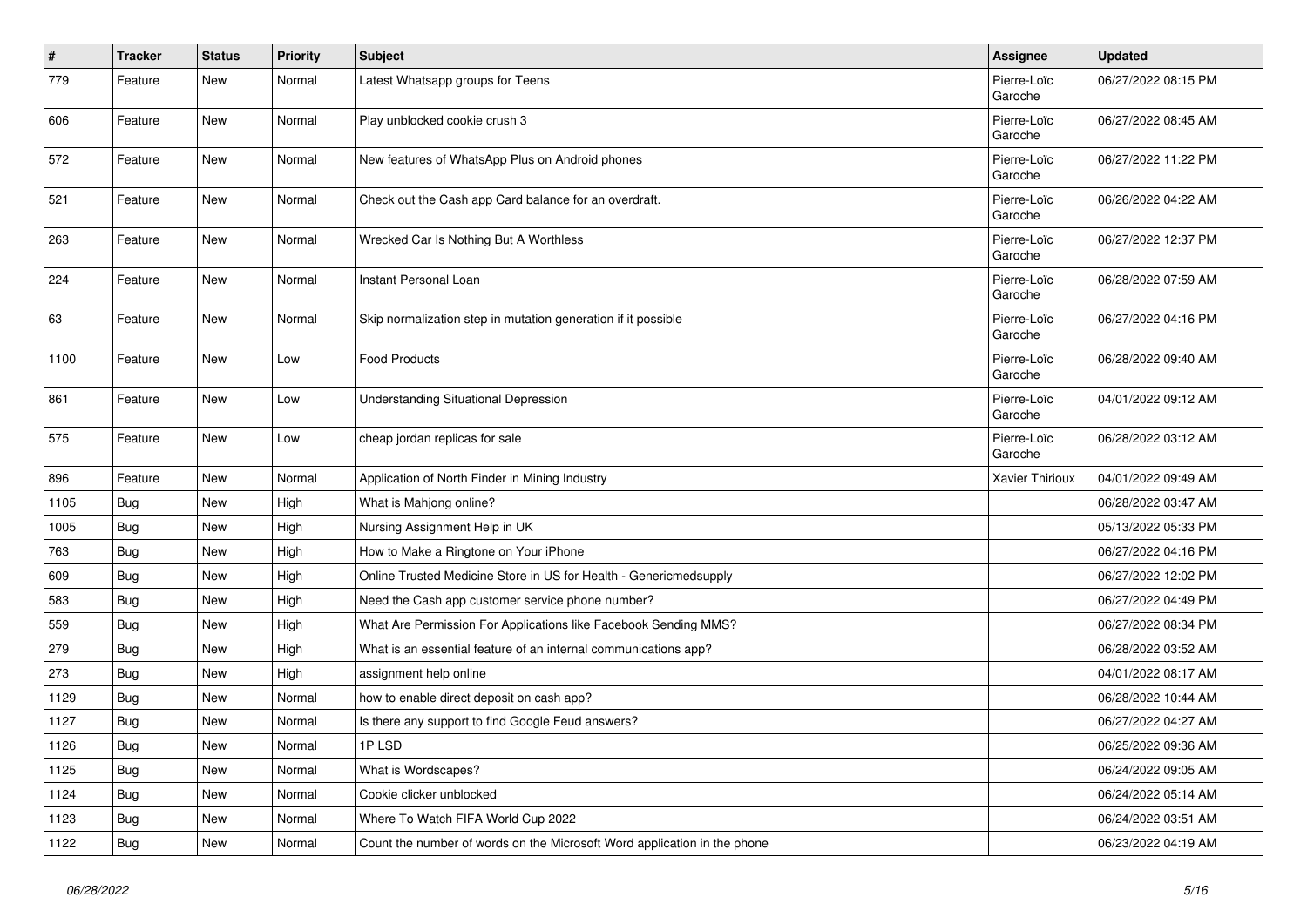| $\sharp$ | <b>Tracker</b> | <b>Status</b> | <b>Priority</b> | Subject                                                                                                                                                  | Assignee | <b>Updated</b>      |
|----------|----------------|---------------|-----------------|----------------------------------------------------------------------------------------------------------------------------------------------------------|----------|---------------------|
| 1121     | Bug            | New           | Normal          | LustreC do not run                                                                                                                                       |          | 06/22/2022 08:43 AM |
| 1120     | Bug            | <b>New</b>    | Normal          | Summary of 5 best coloring apps on phones                                                                                                                |          | 06/26/2022 11:32 AM |
| 1119     | Bug            | New           | Normal          | Klondike Solitaire                                                                                                                                       |          | 06/27/2022 03:00 PM |
| 1118     | Bug            | New           | Normal          | Gameplay Minecraft                                                                                                                                       |          | 06/27/2022 10:33 AM |
| 1117     | Bug            | <b>New</b>    | Normal          | Equal Words - Word search game for PC and Windows Phone                                                                                                  |          | 06/27/2022 02:12 AM |
| 1116     | <b>Bug</b>     | New           | Normal          | ipTV smarts pro                                                                                                                                          |          | 06/28/2022 11:34 AM |
| 1115     | Bug            | New           | Normal          | How to access your saved favorite Tiktok                                                                                                                 |          | 06/28/2022 03:59 PM |
| 1114     | <b>Bug</b>     | New           | Normal          | To control the car, all you must do is click to go left or right and release the button to go straight.                                                  |          | 06/28/2022 11:16 AM |
| 1113     | Bug            | <b>New</b>    | Normal          | Press the button to control your car                                                                                                                     |          | 06/20/2022 12:09 PM |
| 1112     | Bug            | <b>New</b>    | Normal          | What Cash App Policy Says If Random Person Sent Me Money On Cash App?                                                                                    |          | 06/27/2022 02:39 AM |
| 1111     | <b>Bug</b>     | New           | Normal          | LOLBeans is a fun battle royale game where you race with other players while avoiding obstacles. Reach the end<br>of the course in competitive gameplay! |          | 06/26/2022 09:17 AM |
| 1108     | Bug            | <b>New</b>    | Normal          | Six Guns Mod Apk Answers Your Questions                                                                                                                  |          | 06/26/2022 06:26 PM |
| 1106     | Bug            | New           | Normal          | How Do I Get Cash App ++ Without Confronting Any Technical Glitches?                                                                                     |          | 06/25/2022 09:53 PM |
| 1104     | Bug            | New           | Normal          | Idle game fix bug                                                                                                                                        |          | 06/26/2022 06:52 PM |
| 1103     | Bug            | New           | Normal          | Idle game fix bug                                                                                                                                        |          | 06/25/2022 09:08 PM |
| 1102     | Bug            | New           | Normal          | Charlottesville Travel Guide?                                                                                                                            |          | 06/26/2022 07:44 AM |
| 1101     | Bug            | <b>New</b>    | Normal          | How to Delete Cash App History at once?                                                                                                                  |          | 06/27/2022 01:33 PM |
| 1098     | <b>Bug</b>     | New           | Normal          | Life of a Fisherman                                                                                                                                      |          | 06/26/2022 05:16 PM |
| 1097     | Bug            | New           | Normal          | Race and experience new life.                                                                                                                            |          | 06/26/2022 04:22 PM |
| 1096     | Bug            | New           | Normal          | Race and experience new life.                                                                                                                            |          | 06/26/2022 06:07 PM |
| 1094     | Bug            | <b>New</b>    | Normal          | What time does direct deposit hit Cash App?                                                                                                              |          | 06/14/2022 03:27 PM |
| 1092     | Bug            | <b>New</b>    | Normal          | Ellison Estate Vineyard                                                                                                                                  |          | 06/20/2022 12:03 PM |
| 1091     | <b>Bug</b>     | New           | Normal          | Find family fun indoors and outdoors in the Jungfrau Region                                                                                              |          | 06/14/2022 09:33 AM |
| 1090     | Bug            | New           | Normal          | Pay Someone To Do My Assignment                                                                                                                          |          | 06/11/2022 03:15 PM |
| 1089     | Bug            | New           | Normal          | Pay Someone To Do My Assignment                                                                                                                          |          | 06/15/2022 04:44 AM |
| 1087     | Bug            | New           | Normal          | How do new writers start out?                                                                                                                            |          | 06/10/2022 03:25 PM |
| 1084     | Bug            | New           | Normal          | <b>Trippie Redd</b>                                                                                                                                      |          | 06/11/2022 09:05 AM |
| 1083     | Bug            | New           | Normal          | coin base review                                                                                                                                         |          | 06/11/2022 09:13 AM |
| 1082     | Bug            | New           | Normal          | Reset chime bank password without phone number                                                                                                           |          | 06/15/2022 11:56 AM |
| 1080     | Bug            | New           | Normal          | How to use Math Wallet   Nexo wallet   CoinTiger Exchange                                                                                                |          | 06/15/2022 11:56 AM |
| 1079     | <b>Bug</b>     | New           | Normal          | How to get cheap psychology assignment?                                                                                                                  |          | 06/15/2022 06:00 AM |
| 1078     | <b>Bug</b>     | New           | Normal          | What Bank Is Cash App On Plaid? Find Clarity And Assistance                                                                                              |          | 06/15/2022 11:56 AM |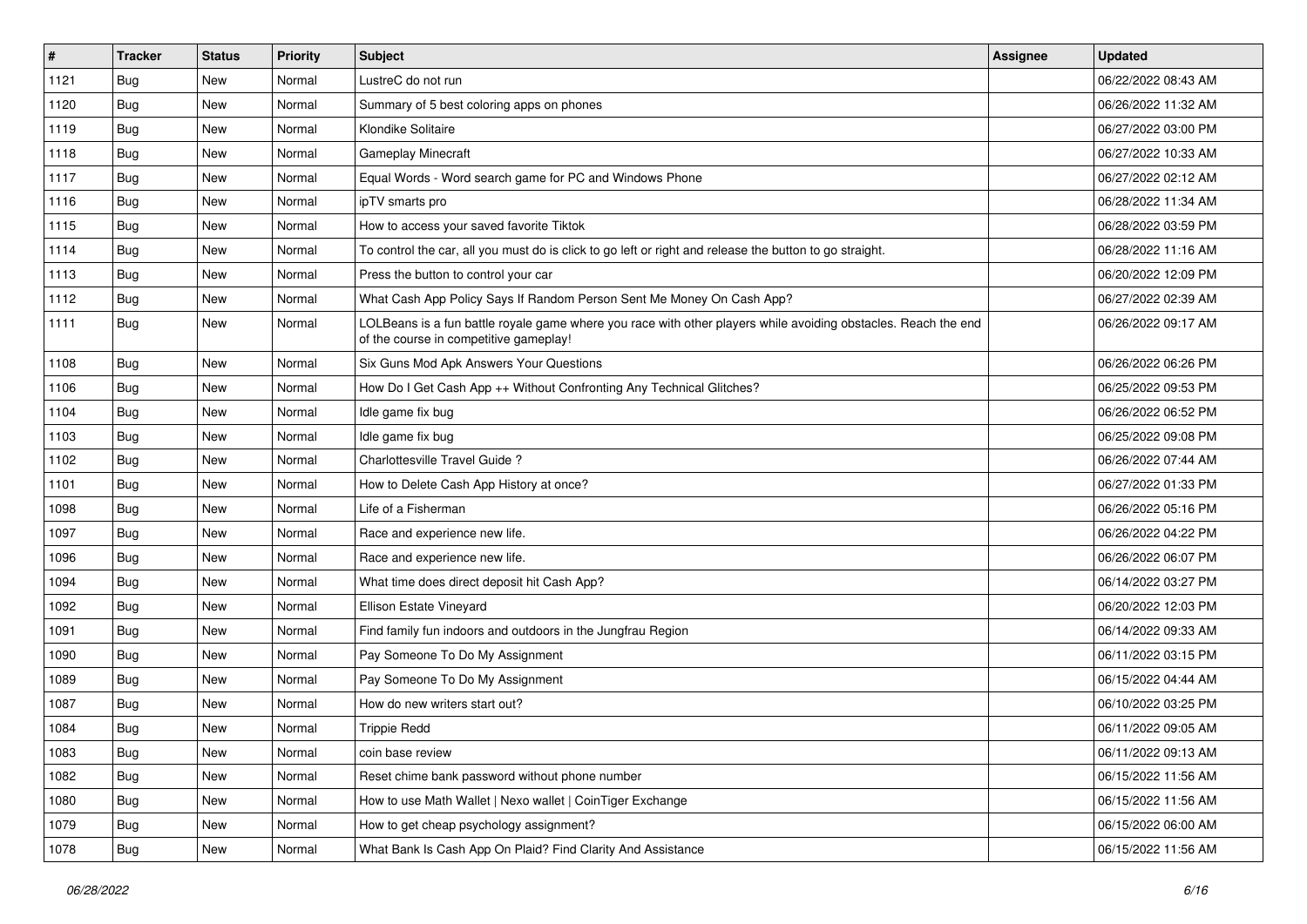| #    | <b>Tracker</b> | <b>Status</b> | <b>Priority</b> | Subject                                                                  | <b>Assignee</b> | <b>Updated</b>      |
|------|----------------|---------------|-----------------|--------------------------------------------------------------------------|-----------------|---------------------|
| 1077 | <b>Bug</b>     | New           | Normal          | Les excellentes façons d'utiliser ces images                             |                 | 06/28/2022 02:33 PM |
| 1076 | <b>Bug</b>     | <b>New</b>    | Normal          | DedicatedHosting4u                                                       |                 | 06/11/2022 09:15 AM |
| 1073 | <b>Bug</b>     | New           | Normal          | Cricut Design Space                                                      |                 | 06/07/2022 09:34 PM |
| 1072 | Bug            | New           | Normal          | ij.start canon                                                           |                 | 06/21/2022 06:56 PM |
| 1071 | <b>Bug</b>     | New           | Normal          | Cinema HD Review - Cinemahdv2.net                                        |                 | 06/21/2022 06:54 PM |
| 1069 | Bug            | New           | Normal          | how to get cash app support phone number 24*7 available                  |                 | 06/21/2022 08:36 PM |
| 1068 | Bug            | New           | Normal          | 123.hp.com/laserjet                                                      |                 | 05/31/2022 12:22 PM |
| 1067 | Bug            | New           | Normal          | Cricut.com/setup                                                         |                 | 05/31/2022 12:19 PM |
| 1065 | Bug            | <b>New</b>    | Normal          | The top foreign language training game in 2022                           |                 | 06/07/2022 04:05 AM |
| 1063 | Bug            | New           | Normal          | 123.hp.com/laserjet                                                      |                 | 05/28/2022 12:27 PM |
| 1062 | Bug            | New           | Normal          | Cricut.com/setup                                                         |                 | 05/28/2022 12:26 PM |
| 1061 | Bug            | New           | Normal          | Cricut.com/setup                                                         |                 | 05/28/2022 12:24 PM |
| 1060 | Bug            | <b>New</b>    | Normal          | How to Use Panda Helper to Speed Up Your iOS                             |                 | 05/28/2022 09:12 AM |
| 1059 | <b>Bug</b>     | New           | Normal          | 123.hp.com/laserjet                                                      |                 | 05/28/2022 08:29 AM |
| 1058 | <b>Bug</b>     | New           | Normal          | Cricut.com/setup                                                         |                 | 05/28/2022 08:28 AM |
| 1057 | <b>Bug</b>     | New           | Normal          | <b>CCPlay Education Edition APK</b>                                      |                 | 06/07/2022 04:07 AM |
| 1053 | <b>Bug</b>     | New           | Normal          | Game Geometry Dash                                                       |                 | 05/26/2022 11:30 AM |
| 1052 | Bug            | <b>New</b>    | Normal          | Build Now GG is a new battle royale game.                                |                 | 05/26/2022 04:24 AM |
| 1051 | <b>Bug</b>     | New           | Normal          | Dental Supplies USA                                                      |                 | 06/11/2022 09:20 PM |
| 1048 | Bug            | New           | Normal          | So zeigen Sie ein Instagram-Profilbild an und vergrößern es              |                 | 05/25/2022 06:56 AM |
| 1046 | <b>Bug</b>     | New           | Normal          | 123.hp.com/laserjet                                                      |                 | 05/24/2022 10:46 AM |
| 1045 | <b>Bug</b>     | New           | Normal          | Cricut.com/setup                                                         |                 | 05/24/2022 10:45 AM |
| 1044 | Bug            | <b>New</b>    | Normal          | Can I Disapprove If Random Person Sent Me Money On Cash App?             |                 | 05/26/2022 03:51 PM |
| 1043 | <b>Bug</b>     | New           | Normal          | What Is The Right Way To Troubleshoot Cash App Transfer Failed Problems? |                 | 05/25/2022 01:16 PM |
| 1042 | <b>Bug</b>     | New           | Normal          | How to set up direct deposit on cash app?                                |                 | 05/25/2022 01:17 PM |
| 1041 | Bug            | New           | Normal          | Count words in Word on the computer                                      |                 | 05/27/2022 02:16 PM |
| 1040 | <b>Bug</b>     | New           | Normal          | thabet                                                                   |                 | 05/19/2022 08:05 PM |
| 1039 | <b>Bug</b>     | New           | Normal          | How to Get Tickmill Bonuses for Free                                     |                 | 05/26/2022 05:43 PM |
| 1036 | <b>Bug</b>     | New           | Normal          | VPS Material                                                             |                 | 05/18/2022 09:34 PM |
| 1034 | Bug            | New           | Normal          | Download Teaching Feeling For Android                                    |                 | 05/20/2022 09:25 AM |
| 1033 | <b>Bug</b>     | New           | Normal          | The best slope 2 online games to play right now                          |                 | 05/17/2022 10:55 AM |
| 1032 | <b>Bug</b>     | New           | Normal          | How To Play The Wordle Game                                              |                 | 05/17/2022 10:37 AM |
| 1031 | <b>Bug</b>     | New           | Normal          | <b>IAFT Traders Union</b>                                                |                 | 05/16/2022 03:14 PM |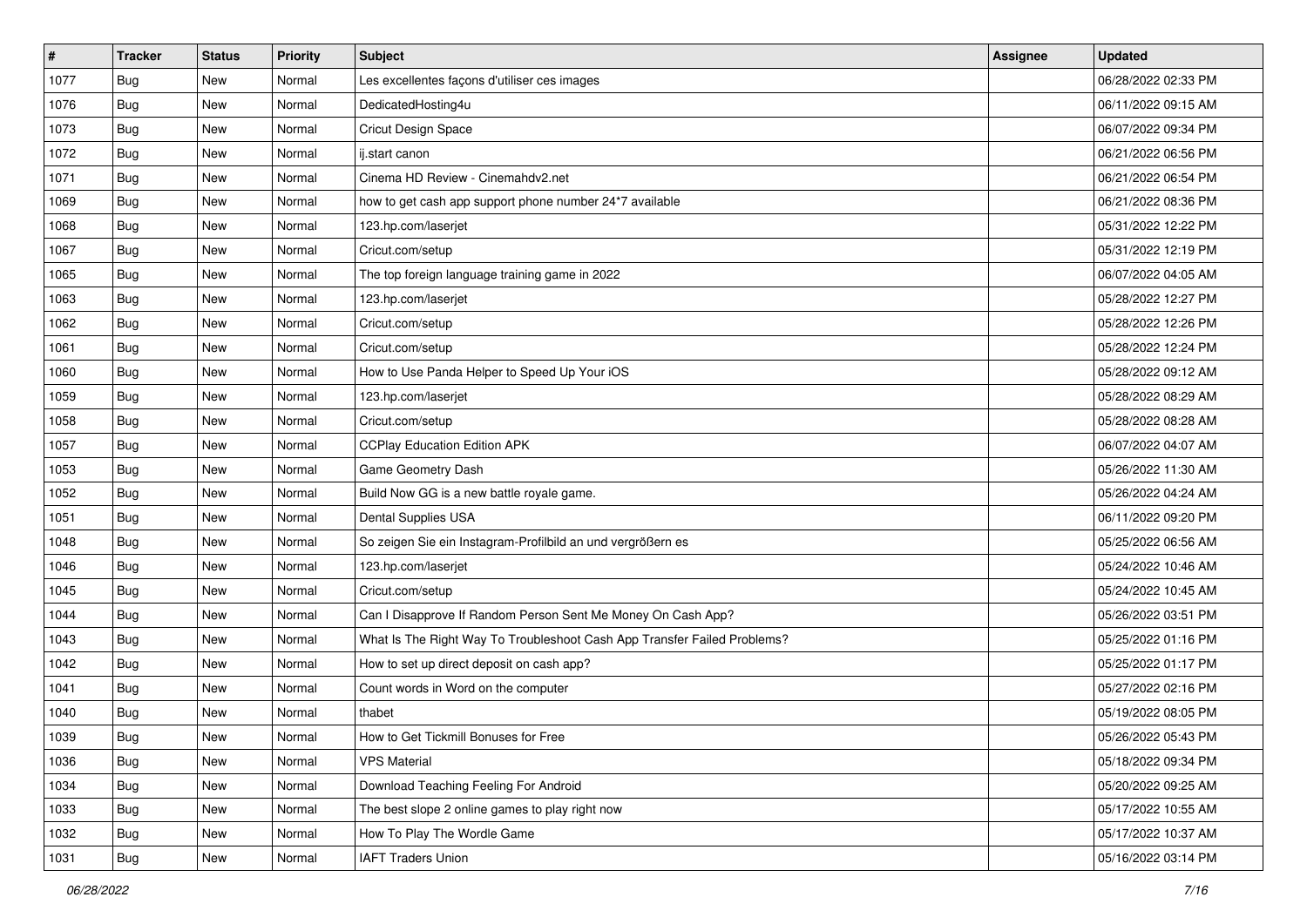| $\vert$ # | Tracker    | <b>Status</b> | <b>Priority</b> | <b>Subject</b>                                                             | Assignee | <b>Updated</b>      |
|-----------|------------|---------------|-----------------|----------------------------------------------------------------------------|----------|---------------------|
| 1030      | <b>Bug</b> | New           | Normal          | <b>IAFT Traders Union</b>                                                  |          | 05/16/2022 03:13 PM |
| 1029      | Bug        | New           | Normal          | 5 Reasons Why People Love Coloring Pages?                                  |          | 05/16/2022 11:53 AM |
| 1028      | <b>Bug</b> | New           | Normal          | The Best Free Online Game to Play with Friends                             |          | 05/16/2022 05:00 AM |
| 1027      | <b>Bug</b> | New           | Normal          | Word hurdle: Viral and Fun Online Game                                     |          | 06/25/2022 06:13 PM |
| 1026      | Bug        | New           | Normal          | New Puzzle Game for All Age - Dordle                                       |          | 06/25/2022 06:17 PM |
| 1025      | <b>Bug</b> | New           | Normal          | how to change the logo in wordpress                                        |          | 06/25/2022 06:20 PM |
| 1024      | <b>Bug</b> | New           | Normal          | How to choose the right broker                                             |          | 06/25/2022 06:23 PM |
| 1023      | <b>Bug</b> | New           | Normal          | Questions That Are Typically Asked About Trap The Cat                      |          | 05/14/2022 03:51 AM |
| 1022      | <b>Bug</b> | New           | Normal          | 123.hp.com/laserjet                                                        |          | 05/13/2022 01:25 PM |
| 1021      | Bug        | New           | Normal          | Cricut.com/setup                                                           |          | 05/26/2022 12:21 AM |
| 1020      | <b>Bug</b> | New           | Normal          | Cricut.com/setup                                                           |          | 05/13/2022 11:14 AM |
| 1019      | <b>Bug</b> | New           | Normal          | Cricut.com/setup                                                           |          | 05/13/2022 11:13 AM |
| 1018      | Bug        | New           | Normal          | So erhalten Sie ein kostenloses Hörbuch                                    |          | 06/28/2022 10:39 AM |
| 1016      | <b>Bug</b> | New           | Normal          | Klondike Solitaire                                                         |          | 05/12/2022 09:03 AM |
| 1015      | Bug        | New           | Normal          | Is it possible to send books for free?                                     |          | 05/11/2022 04:05 PM |
| 1014      | <b>Bug</b> | New           | Normal          | how to get chime routing and account number ? chime routing number florida |          | 05/11/2022 12:42 PM |
| 1013      | <b>Bug</b> | New           | Normal          | ij.start canon                                                             |          | 05/11/2022 11:31 AM |
| 1012      | Bug        | <b>New</b>    | Normal          | Cricut.com/setup                                                           |          | 05/11/2022 11:30 AM |
| 1011      | <b>Bug</b> | New           | Normal          | Summary of 10 best coloring apps on phones                                 |          | 05/11/2022 10:58 AM |
| 1009      | Bug        | New           | Normal          | How to change routing number on Cash App?                                  |          | 05/11/2022 07:13 AM |
| 1008      | <b>Bug</b> | New           | Normal          | Who was the first black woman to anchor a newscast?                        |          | 05/10/2022 03:13 PM |
| 1007      | <b>Bug</b> | New           | Normal          | "ij.start canon                                                            |          | 05/18/2022 10:40 AM |
| 1006      | Bug        | New           | Normal          | Cricut.com/setup                                                           |          | 05/10/2022 01:22 PM |
| 1004      | <b>Bug</b> | New           | Normal          | you get to pinch and drag a man with a very flexible face                  |          | 05/10/2022 10:59 AM |
| 1002      | <b>Bug</b> | New           | Normal          | <b>Chemistry Assignment Help</b>                                           |          | 06/04/2022 09:58 AM |
| 1001      | Bug        | New           | Normal          | Venmo Keep Saying Error?                                                   |          | 06/27/2022 02:20 AM |
| 999       | <b>Bug</b> | New           | Normal          | Is there a way to find Google Feud answers?                                |          | 06/28/2022 01:27 AM |
| 998       | <b>Bug</b> | New           | Normal          | Is It Hard to Solve Wordle An                                              |          | 06/27/2022 12:24 AM |
| 997       | Bug        | New           | Normal          | 123.hp.com/laserjet                                                        |          | 06/28/2022 09:48 AM |
| 996       | Bug        | New           | Normal          | Cricut.com/setup                                                           |          | 06/27/2022 07:12 AM |
| 993       | Bug        | New           | Normal          | IO Games Free Online                                                       |          | 06/26/2022 09:41 AM |
| 992       | <b>Bug</b> | New           | Normal          | So vergrößern Sie Ihr Instagram-Profilbild                                 |          | 06/26/2022 11:29 PM |
| 991       | <b>Bug</b> | New           | Normal          | <b>MDMA MOLLY</b>                                                          |          | 05/03/2022 12:03 AM |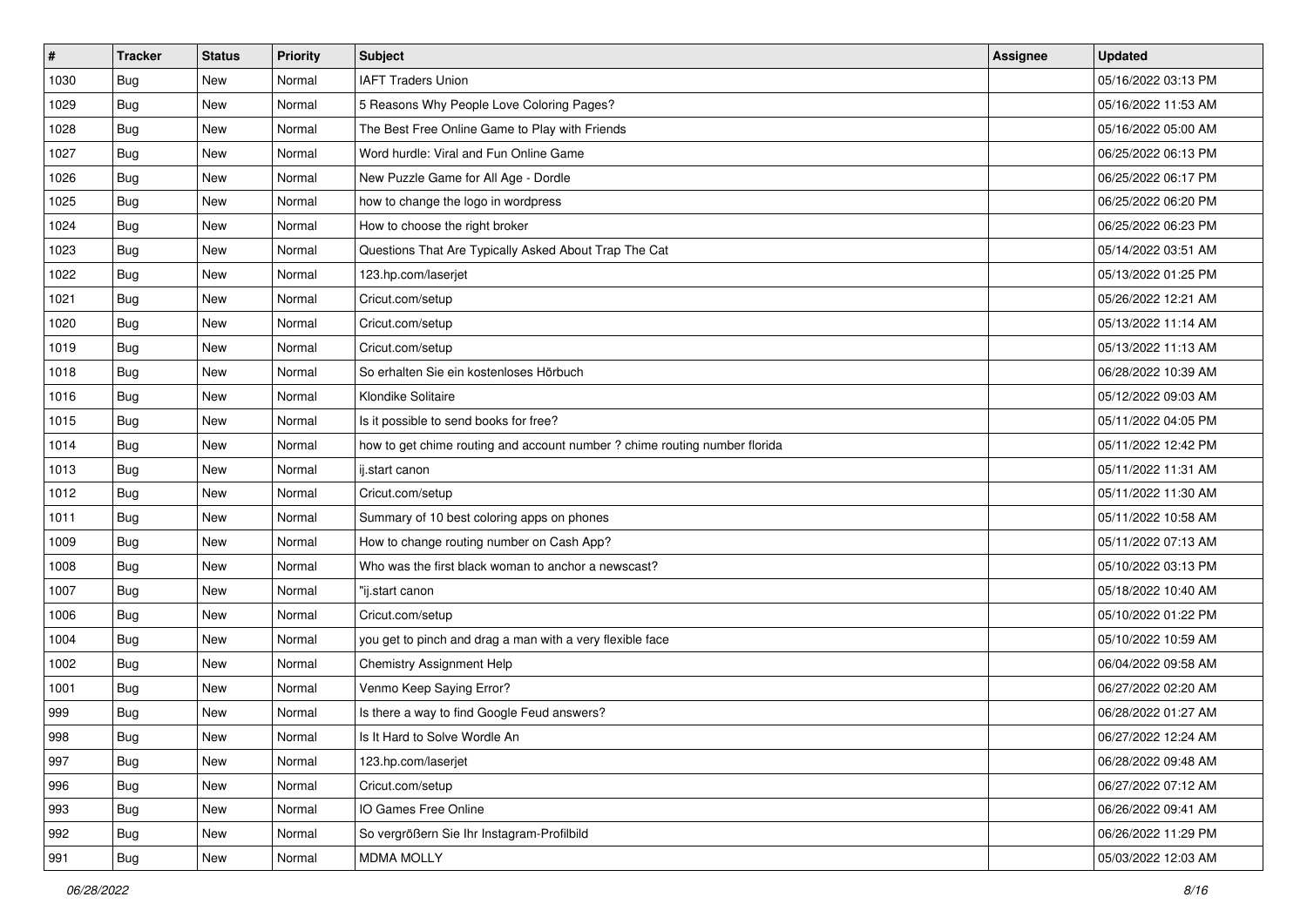| $\sharp$ | <b>Tracker</b> | <b>Status</b> | <b>Priority</b> | Subject                                                                                | <b>Assignee</b> | <b>Updated</b>      |
|----------|----------------|---------------|-----------------|----------------------------------------------------------------------------------------|-----------------|---------------------|
| 990      | Bug            | New           | Normal          | Mushrooms                                                                              |                 | 06/26/2022 05:41 AM |
| 989      | Bug            | New           | Normal          | Barewoods Wax Cigar                                                                    |                 | 06/26/2022 09:19 AM |
| 988      | <b>Bug</b>     | New           | Normal          | <b>Medicinal Mushrooms</b>                                                             |                 | 06/27/2022 09:33 AM |
| 987      | Bug            | New           | Normal          | <b>Medicinal Mushrooms</b>                                                             |                 | 06/27/2022 07:13 PM |
| 985      | <b>Bug</b>     | New           | Normal          | Find out the vitality of Facebook Phone Number:                                        |                 | 06/27/2022 05:39 AM |
| 984      | Bug            | New           | Normal          | How to disable, permanently delete Twitter account on phone, PC                        |                 | 06/26/2022 08:28 AM |
| 983      | Bug            | New           | Normal          | Finding issue in tekken 3 game?                                                        |                 | 06/28/2022 03:26 AM |
| 982      | <b>Bug</b>     | New           | Normal          | Five sites that let you download free scenarios for your iPhone                        |                 | 05/07/2022 09:34 PM |
| 981      | <b>Bug</b>     | New           | Normal          | VidMate Mod APK                                                                        |                 | 06/28/2022 11:24 AM |
| 980      | Bug            | New           | Normal          | Free Gas Cards for the Unemployed                                                      |                 | 06/28/2022 02:54 PM |
| 979      | <b>Bug</b>     | New           | Normal          | Free Gas Cards for the Unemployed                                                      |                 | 06/25/2022 09:02 PM |
| 978      | Bug            | New           | Normal          | Delamore Lodge is a place to stay.                                                     |                 | 06/27/2022 04:57 AM |
| 977      | <b>Bug</b>     | New           | Normal          | Fans of the Old Country will like this book.                                           |                 | 06/26/2022 05:54 AM |
| 975      | <b>Bug</b>     | New           | Normal          | Payback 2 Mod APK                                                                      |                 | 05/05/2022 10:56 AM |
| 974      | Bug            | New           | Normal          | Watch NCAA Football Live Streaming Free                                                |                 | 06/26/2022 05:33 PM |
| 972      | <b>Bug</b>     | New           | Normal          | How To Borrow Money From The Cash App? Get To Know About The Same                      |                 | 04/25/2022 07:30 AM |
| 971      | Bug            | New           | Normal          | How Do I Check Balance On Cash App Card With Optimum Ease?                             |                 | 06/27/2022 08:16 PM |
| 970      | <b>Bug</b>     | New           | Normal          | The Amount Of Time Does Cash App Direct Deposit Time Take?                             |                 | 06/26/2022 07:32 PM |
| 969      | Bug            | New           | Normal          | Watch NCAA Football Live Match Free                                                    |                 | 06/28/2022 01:31 PM |
| 966      | Bug            | New           | Normal          | How to Download the Filmes                                                             |                 | 06/27/2022 03:25 AM |
| 965      | <b>Bug</b>     | New           | Normal          | Go with cash app customer service to know where I can load my cash app card            |                 | 06/28/2022 04:30 AM |
| 964      | <b>Bug</b>     | New           | Normal          | Can I Fix Cash App Transfer Failed Issues By Adding Sufficient Funds?                  |                 | 06/26/2022 07:21 AM |
| 962      | Bug            | New           | Normal          | Kostenlose Hörbücher                                                                   |                 | 06/26/2022 10:45 PM |
| 961      | <b>Bug</b>     | New           | Normal          | TeaTv is an Android                                                                    |                 | 06/26/2022 02:02 PM |
| 959      | Bug            | New           | Normal          | Get connected with cash app team-How to get money off cash app at walmart without card |                 | 06/27/2022 08:52 AM |
| 958      | <b>Bug</b>     | New           | Normal          | Avail Cash app support service to know Sutton bank cash app number                     |                 | 06/26/2022 08:46 AM |
| 957      | <b>Bug</b>     | New           | Normal          | From Where I Can Get Cheap Writing Services?                                           |                 | 04/20/2022 05:06 AM |
| 956      | <b>Bug</b>     | New           | Normal          | FNF Free Mods Online                                                                   |                 | 06/25/2022 09:59 PM |
| 954      | Bug            | New           | Normal          | AZ Screen Recorder Mod                                                                 |                 | 06/25/2022 11:24 PM |
| 953      | <b>Bug</b>     | New           | Normal          | Manga Dogs - Read Your Favorite Comics on Your Smartphone                              |                 | 06/27/2022 03:53 PM |
| 952      | <b>Bug</b>     | New           | Normal          | Canon IJ Network Tool                                                                  |                 | 06/26/2022 10:35 AM |
| 951      | <b>Bug</b>     | New           | Normal          | Canon.com/ijsetup                                                                      |                 | 06/27/2022 07:56 PM |
| 950      | <b>Bug</b>     | New           | Normal          | ij.start canon                                                                         |                 | 06/26/2022 04:35 AM |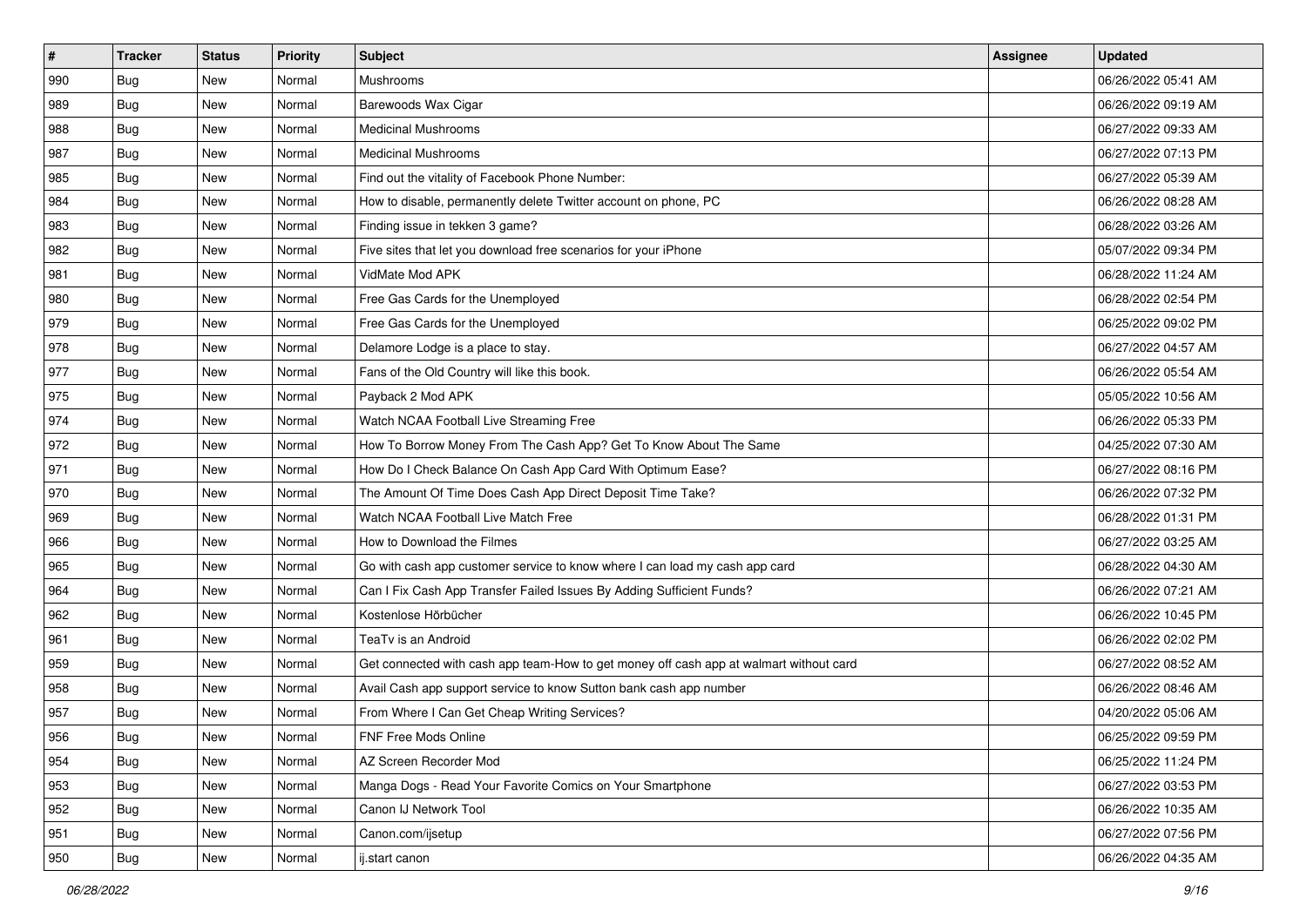| $\vert$ # | <b>Tracker</b> | <b>Status</b> | <b>Priority</b> | <b>Subject</b>                                                                   | Assignee | <b>Updated</b>      |
|-----------|----------------|---------------|-----------------|----------------------------------------------------------------------------------|----------|---------------------|
| 949       | <b>Bug</b>     | New           | Normal          | <b>Educational Games</b>                                                         |          | 06/15/2022 09:11 PM |
| 948       | <b>Bug</b>     | <b>New</b>    | Normal          | Canon IJ Network Tool                                                            |          | 06/27/2022 09:30 PM |
| 947       | Bug            | New           | Normal          | is Disney Now and Disney Plus different?                                         |          | 04/14/2022 09:53 AM |
| 946       | <b>Bug</b>     | New           | Normal          | What is Plex and Is Plex Legal?                                                  |          | 06/26/2022 05:23 AM |
| 945       | Bug            | <b>New</b>    | Normal          | TikTok 18 Mod Apk For Your Android                                               |          | 04/13/2022 09:32 AM |
| 943       | Bug            | New           | Normal          | ij.start canon                                                                   |          | 04/13/2022 08:52 AM |
| 942       | Bug            | New           | Normal          | Canon IJ Network Tool                                                            |          | 04/13/2022 08:45 AM |
| 941       | Bug            | New           | Normal          | is Disney Now and Disney Plus different?                                         |          | 06/26/2022 12:10 PM |
| 940       | Bug            | <b>New</b>    | Normal          | What is Plex and Is Plex Legal?                                                  |          | 06/26/2022 04:50 PM |
| 935       | Bug            | <b>New</b>    | Normal          | MovieBox Pro Apk - Watch Movies and TV Shows on Your Android Phone               |          | 06/26/2022 04:11 AM |
| 934       | <b>Bug</b>     | New           | Normal          | MovieBox Pro Apk - Watch Movies and TV Shows on Your Android Phone               |          | 05/10/2022 11:01 AM |
| 933       | <b>Bug</b>     | New           | Normal          | How Can I Watch Movies on My Mobile Phone                                        |          | 06/24/2022 12:55 AM |
| 932       | Bug            | <b>New</b>    | Normal          | The best epic, long-playing PC games will consume days of your life.             |          | 05/15/2022 07:44 PM |
| 930       | <b>Bug</b>     | <b>New</b>    | Normal          | The best free games online                                                       |          | 04/12/2022 09:05 AM |
| 929       | <b>Bug</b>     | <b>New</b>    | Normal          | Canon IJ Network Tool                                                            |          | 04/12/2022 08:32 AM |
| 928       | Bug            | New           | Normal          | How Does Sutton Bank Cash App Customer Service Help In Answering Your Questions? |          | 04/12/2022 11:36 AM |
| 926       | <b>Bug</b>     | New           | Normal          | tavor 7                                                                          |          | 06/22/2022 05:08 PM |
| 925       | Bug            | <b>New</b>    | Normal          | tavor 7                                                                          |          | 06/15/2022 03:45 AM |
| 924       | <b>Bug</b>     | New           | Normal          | buy tec 9                                                                        |          | 04/11/2022 02:54 PM |
| 923       | <b>Bug</b>     | <b>New</b>    | Normal          | frenchies for sale                                                               |          | 04/11/2022 02:35 PM |
| 922       | <b>Bug</b>     | New           | Normal          | Why Is The Need For Assignment Writing Services?                                 |          | 06/28/2022 06:59 AM |
| 921       | <b>Bug</b>     | New           | Normal          | Canon IJ Network Tool                                                            |          | 04/11/2022 09:00 AM |
| 920       | Bug            | <b>New</b>    | Normal          | Where I Can Get Essay Writing Services?                                          |          | 04/11/2022 08:35 AM |
| 918       | <b>Bug</b>     | New           | Normal          | Antivirus for IOS                                                                |          | 06/16/2022 10:36 PM |
| 917       | <b>Bug</b>     | New           | Normal          | Random Person Sent Me Money on Cash App-find solution?                           |          | 04/09/2022 12:32 PM |
| 916       | Bug            | New           | Normal          | How long does it take to write a book?                                           |          | 04/07/2022 12:15 PM |
| 915       | <b>Bug</b>     | New           | Normal          | Finance dissertation writing                                                     |          | 04/07/2022 09:22 AM |
| 914       | <b>Bug</b>     | New           | Normal          | Wordle: how to play fashion games for free?                                      |          | 04/07/2022 08:30 AM |
| 913       | Bug            | New           | Normal          | Canon IJ Network Tool                                                            |          | 04/07/2022 06:21 AM |
| 912       | <b>Bug</b>     | New           | Normal          | Cuphead Mobile Game Review                                                       |          | 06/09/2022 10:14 AM |
| 911       | Bug            | New           | Normal          | Aluminum Windows & Doors                                                         |          | 04/06/2022 08:10 PM |
| 910       | Bug            | New           | Normal          | Each content looks unisize or not formated                                       |          | 04/06/2022 11:21 AM |
| 909       | <b>Bug</b>     | New           | Normal          | Toca Life World APK                                                              |          | 04/06/2022 04:52 AM |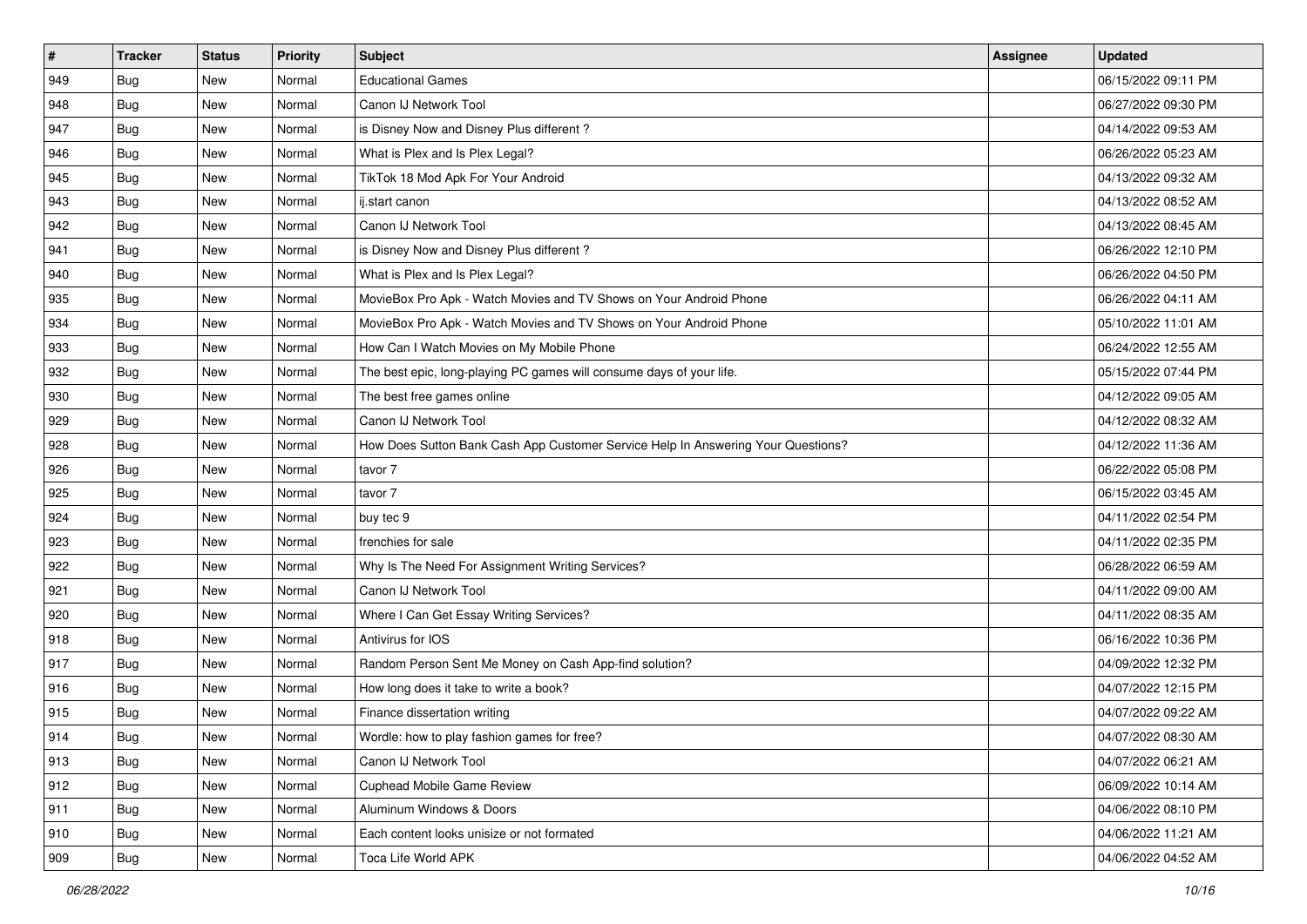| $\vert$ # | <b>Tracker</b> | <b>Status</b> | <b>Priority</b> | <b>Subject</b>                                                              | Assignee | <b>Updated</b>      |
|-----------|----------------|---------------|-----------------|-----------------------------------------------------------------------------|----------|---------------------|
| 908       | <b>Bug</b>     | New           | Normal          | Toca Life World APK                                                         |          | 04/06/2022 03:18 AM |
| 907       | <b>Bug</b>     | <b>New</b>    | Normal          | Canon IJ Network Tool                                                       |          | 04/04/2022 10:43 AM |
| 906       | Bug            | New           | Normal          | How To Change Cash App From Business To Personal Account For Any Reasons?   |          | 04/04/2022 09:57 AM |
| 905       | <b>Bug</b>     | New           | Normal          | MINI MILITIA MOD APK                                                        |          | 05/19/2022 01:54 PM |
| 898       | <b>Bug</b>     | <b>New</b>    | Normal          | Shadow Fight 2 Mod APK                                                      |          | 04/02/2022 09:17 AM |
| 895       | <b>Bug</b>     | New           | Normal          | Cash App Scams                                                              |          | 06/18/2022 02:36 PM |
| 893       | Bug            | New           | Normal          | klingeltone                                                                 |          | 04/13/2022 11:06 AM |
| 892       | <b>Bug</b>     | New           | Normal          | Good game                                                                   |          | 04/01/2022 09:15 AM |
| 891       | <b>Bug</b>     | <b>New</b>    | Normal          | The most interesting game today, have you tried it?                         |          | 04/01/2022 09:17 AM |
| 889       | Bug            | <b>New</b>    | Normal          | What is Plex and how it's work?                                             |          | 04/01/2022 09:14 AM |
| 888       | <b>Bug</b>     | New           | Normal          | Is the Fox News Channel on Roku free?                                       |          | 04/25/2022 08:04 AM |
| 887       | <b>Bug</b>     | New           | Normal          | What is Plex and how it's work?                                             |          | 04/01/2022 09:16 AM |
| 886       | Bug            | <b>New</b>    | Normal          | Is the Fox News Channel on Roku free?                                       |          | 06/28/2022 08:29 AM |
| 885       | Bug            | <b>New</b>    | Normal          | How to Install the Tele Latino App For Android                              |          | 03/28/2022 04:10 AM |
| 884       | <b>Bug</b>     | <b>New</b>    | Normal          | Why do Subway Surfers popular                                               |          | 04/01/2022 09:16 AM |
| 883       | Bug            | New           | Normal          | Langweilen Sie sich jemals bei der gleichen alten Schriftart auf Instagram? |          | 04/01/2022 09:16 AM |
| 882       | <b>Bug</b>     | New           | Normal          | How to change bank account on cash app?                                     |          | 04/01/2022 09:16 AM |
| 880       | Bug            | <b>New</b>    | Normal          | Why do Subway Surfers popular                                               |          | 04/01/2022 09:16 AM |
| 878       | <b>Bug</b>     | New           | Normal          | Wie ist instazoom hilfreich beim Herunterladen von Instagram-Profilbildern  |          | 04/08/2022 09:28 PM |
| 876       | Bug            | <b>New</b>    | Normal          | Download Full-Size Profile Pictures of Your Favorite Users With InstaDP     |          | 04/01/2022 09:12 AM |
| 875       | Bug            | New           | Normal          | Red ball game                                                               |          | 04/01/2022 09:15 AM |
| 874       | <b>Bug</b>     | <b>New</b>    | Normal          | Cómo descargar Minecraft Apk                                                |          | 06/26/2022 08:01 AM |
| 873       | Bug            | <b>New</b>    | Normal          | Klingeltöne mp3                                                             |          | 04/13/2022 11:03 AM |
| 872       | <b>Bug</b>     | New           | Normal          | Poppy Playtime Horror Game Free                                             |          | 04/01/2022 09:11 AM |
| 870       | <b>Bug</b>     | New           | Normal          | Mahjong Solitaire                                                           |          | 04/01/2022 09:12 AM |
| 869       | Bug            | New           | Normal          | Sonnerie Post Malone 2022                                                   |          | 04/13/2022 11:05 AM |
| 865       | <b>Bug</b>     | New           | Normal          | Canon IJ Printer Utility                                                    |          | 05/18/2022 07:24 PM |
| 864       | <b>Bug</b>     | New           | Normal          | Canon IJ Network Tool                                                       |          | 04/01/2022 09:14 AM |
| 863       | <b>Bug</b>     | New           | Normal          | Canon IJ Network Tool                                                       |          | 04/01/2022 09:12 AM |
| 862       | <b>Bug</b>     | New           | Normal          | none                                                                        |          | 04/01/2022 09:11 AM |
| 859       | Bug            | New           | Normal          | Canon IJ Network Tool                                                       |          | 04/01/2022 09:13 AM |
| 857       | <b>Bug</b>     | New           | Normal          | Welcome to the world of classic retro games                                 |          | 04/01/2022 09:13 AM |
| 856       | <b>Bug</b>     | New           | Normal          | Online Classes Assistance Help For Student                                  |          | 04/01/2022 09:13 AM |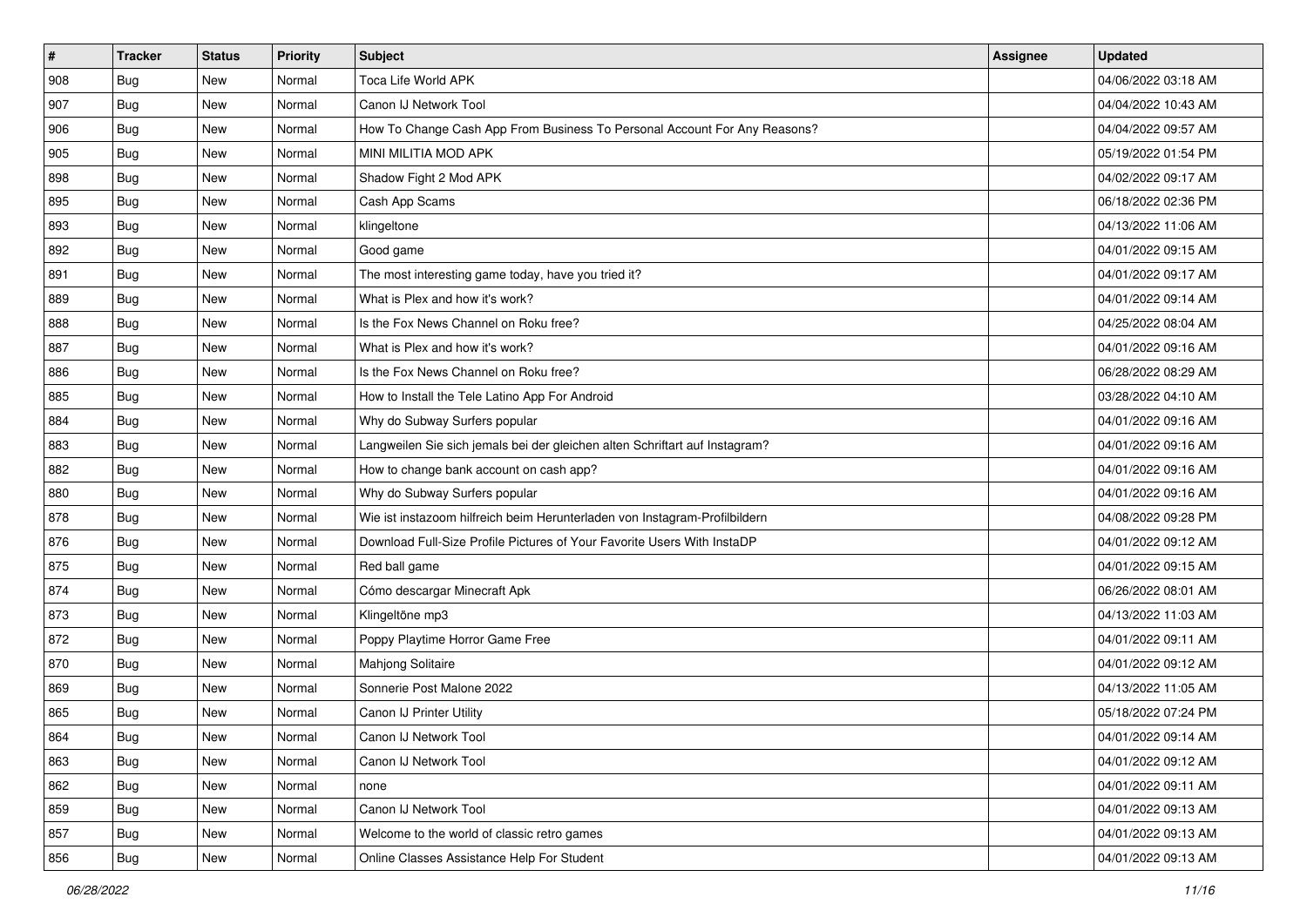| $\vert$ # | <b>Tracker</b> | <b>Status</b> | <b>Priority</b> | <b>Subject</b>                                                                   | Assignee | <b>Updated</b>      |
|-----------|----------------|---------------|-----------------|----------------------------------------------------------------------------------|----------|---------------------|
| 855       | <b>Bug</b>     | New           | Normal          | Online Classes Assistance Help For Student                                       |          | 04/01/2022 09:13 AM |
| 854       | <b>Bug</b>     | <b>New</b>    | Normal          | How To Resolve Password Problems Through Facebook Customer Service?              |          | 04/09/2022 06:11 PM |
| 853       | Bug            | New           | Normal          | what is dr laser                                                                 |          | 04/01/2022 09:13 AM |
| 852       | <b>Bug</b>     | New           | Normal          | How to cancel your French Bee flight within 24 hours?                            |          | 04/01/2022 09:13 AM |
| 851       | <b>Bug</b>     | <b>New</b>    | Normal          | Laden Sie den kostenlosen MP3-Klingelton für Ihr Mobiltelefon herunter           |          | 04/01/2022 09:14 AM |
| 850       | Bug            | New           | Normal          | Puppy Playtime APK Android                                                       |          | 04/01/2022 09:14 AM |
| 849       | Bug            | New           | Normal          | FutEmax App Apk - Watch Soccer, Fantasy Football, And More On Your Mobile Device |          | 04/01/2022 09:04 AM |
| 844       | Bug            | New           | Normal          | To know Chime Routing Number call on the helpline number                         |          | 04/01/2022 08:58 AM |
| 843       | Bug            | New           | Normal          | Canon IJ Network Tool                                                            |          | 04/01/2022 08:58 AM |
| 842       | Bug            | New           | Normal          | Join the fun game                                                                |          | 04/01/2022 08:58 AM |
| 841       | <b>Bug</b>     | New           | Normal          | How do I activate FOX NOW?                                                       |          | 04/01/2022 08:58 AM |
| 840       | Bug            | New           | Normal          | Is Tubi really free and legal?                                                   |          | 04/01/2022 08:58 AM |
| 839       | Bug            | <b>New</b>    | Normal          | How do I activate FOX NOW?                                                       |          | 04/01/2022 08:58 AM |
| 838       | <b>Bug</b>     | <b>New</b>    | Normal          | Celebrity Hunter Mod apk - Como instalá-lo                                       |          | 04/01/2022 08:58 AM |
| 836       | <b>Bug</b>     | <b>New</b>    | Normal          | What Is The Required Amount To Pay As Cash App Clearance Fee?                    |          | 04/01/2022 09:00 AM |
| 835       | Bug            | New           | Normal          | Build your strong army with Taming io                                            |          | 04/01/2022 08:59 AM |
| 834       | <b>Bug</b>     | New           | Normal          | Grasp the secret to relieve stress and fatigue                                   |          | 04/01/2022 08:57 AM |
| 833       | Bug            | <b>New</b>    | Normal          | Does Direct Deposit Hit Chime- seek Chime Customer Service                       |          | 04/01/2022 08:59 AM |
| 832       | <b>Bug</b>     | New           | Normal          | Choque Royale Mod Apk                                                            |          | 04/01/2022 08:59 AM |
| 831       | <b>Bug</b>     | New           | Normal          | Build and shoot                                                                  |          | 05/29/2022 04:47 PM |
| 830       | <b>Bug</b>     | New           | Normal          | Poppy Playtime APK                                                               |          | 06/27/2022 10:31 PM |
| 828       | <b>Bug</b>     | New           | Normal          | Nursery management                                                               |          | 06/28/2022 12:10 PM |
| 827       | Bug            | <b>New</b>    | Normal          | Come To Know The Required Steps To Unlock Cash App Account                       |          | 04/01/2022 08:59 AM |
| 826       | <b>Bug</b>     | New           | Normal          | How to Dowload MXL TV Premium                                                    |          | 05/26/2022 03:34 PM |
| 825       | Bug            | New           | Normal          | Lucky Patcher Download                                                           |          | 06/26/2022 06:09 PM |
| 822       | Bug            | New           | Normal          | Dowload Your Boyfriend Game                                                      |          | 06/28/2022 04:56 AM |
| 821       | <b>Bug</b>     | New           | Normal          | Nicoo - A Review of the Popular Battle Royale Game                               |          | 06/28/2022 08:30 AM |
| 820       | <b>Bug</b>     | New           | Normal          | Metal Slug Apk para Android                                                      |          | 06/28/2022 11:01 AM |
| 819       | <b>Bug</b>     | New           | Normal          | Metal Slug Apk para Android                                                      |          | 06/27/2022 09:35 AM |
| 817       | <b>Bug</b>     | New           | Normal          | Pacman 30th Anniversary                                                          |          | 06/28/2022 09:20 AM |
| 816       | Bug            | New           | Normal          | Play Scribble io fun with everyone                                               |          | 06/28/2022 03:20 PM |
| 811       | <b>Bug</b>     | New           | Normal          | Canon IJ Network Tool                                                            |          | 06/28/2022 06:12 AM |
| 809       | <b>Bug</b>     | New           | Normal          | Smash Karts - immerse yourself in the exciting race                              |          | 06/28/2022 09:57 AM |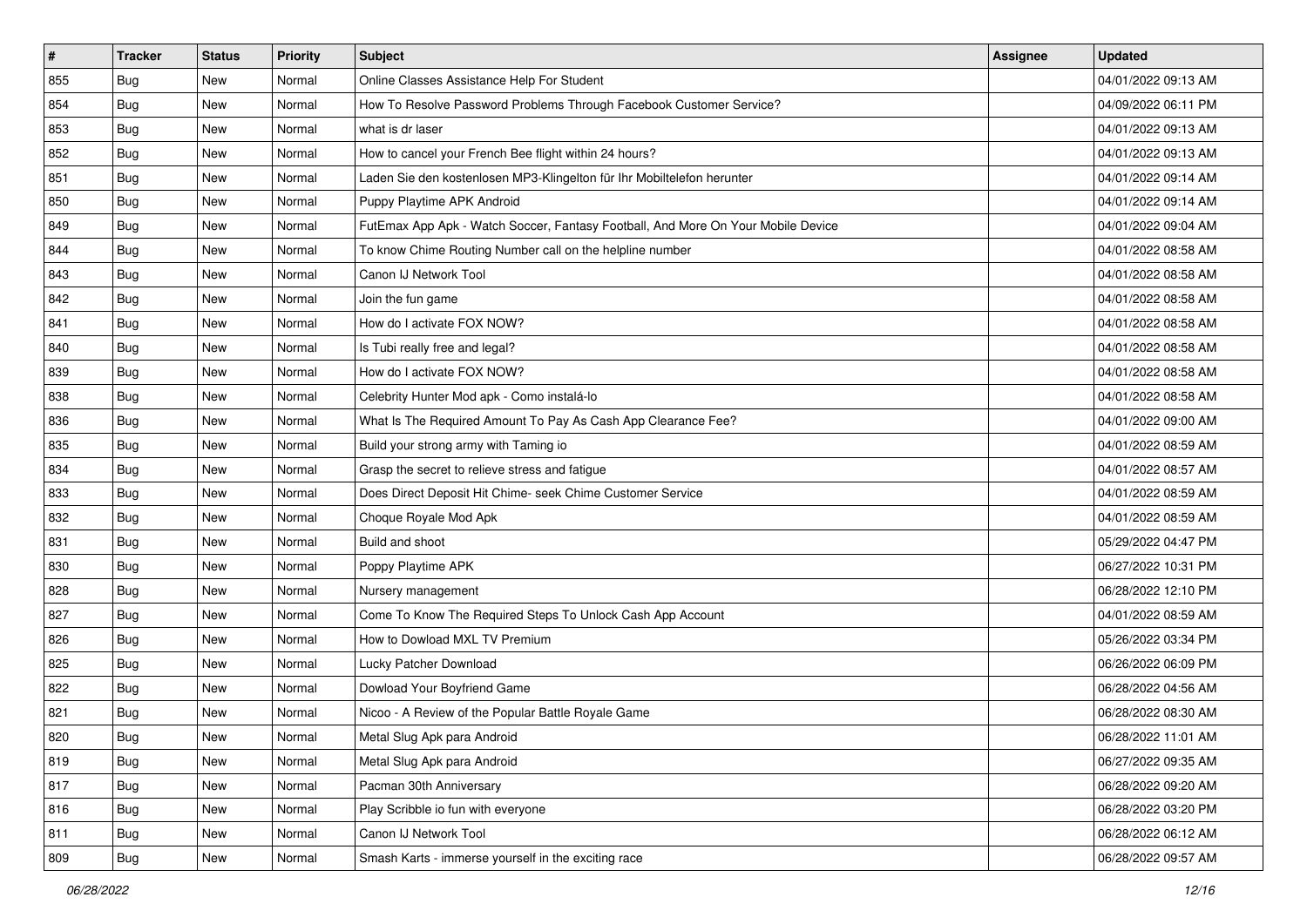| $\vert$ # | <b>Tracker</b> | <b>Status</b> | <b>Priority</b> | <b>Subject</b>                                                                | Assignee | <b>Updated</b>      |
|-----------|----------------|---------------|-----------------|-------------------------------------------------------------------------------|----------|---------------------|
| 808       | <b>Bug</b>     | New           | Normal          | Sinnvolle Guten-Morgen-Grüße                                                  |          | 06/28/2022 09:47 AM |
| 807       | <b>Bug</b>     | <b>New</b>    | Normal          | 1v1Battle is a strategic action 'Build and shoot' game                        |          | 06/27/2022 06:52 AM |
| 804       | Bug            | New           | Normal          | Review                                                                        |          | 06/27/2022 08:38 PM |
| 802       | <b>Bug</b>     | New           | Normal          | Who Is an ETL Engineer                                                        |          | 06/28/2022 02:03 AM |
| 801       | Bug            | <b>New</b>    | Normal          | Who Is an ETL Engineer                                                        |          | 06/27/2022 12:25 PM |
| 800       | <b>Bug</b>     | New           | Normal          | Who Is an ETL Engineer                                                        |          | 06/28/2022 08:48 AM |
| 799       | Bug            | New           | Normal          | Who Is an ETL Engineer                                                        |          | 06/28/2022 02:51 AM |
| 798       | <b>Bug</b>     | New           | Normal          | Who Is an ETL Engineer                                                        |          | 06/27/2022 09:48 AM |
| 796       | <b>Bug</b>     | New           | Normal          | How Does Cash App ++ actually work and What is the process of it              |          | 06/22/2022 07:03 AM |
| 795       | Bug            | <b>New</b>    | Normal          | Drift Boss - Exciting Race                                                    |          | 06/26/2022 06:32 PM |
| 792       | <b>Bug</b>     | New           | Normal          | What is Google Camera Mod?                                                    |          | 06/27/2022 10:20 AM |
| 791       | <b>Bug</b>     | New           | Normal          | Samsnung TV Plus is not working                                               |          | 04/01/2022 09:03 AM |
| 790       | Bug            | <b>New</b>    | Normal          | My app                                                                        |          | 04/01/2022 09:03 AM |
| 789       | <b>Bug</b>     | New           | Normal          | Full version                                                                  |          | 06/28/2022 01:58 PM |
| 788       | <b>Bug</b>     | <b>New</b>    | Normal          | Intro Maker Mod APK                                                           |          | 06/28/2022 04:21 AM |
| 787       | Bug            | New           | Normal          | Assured Assignment Help                                                       |          | 06/27/2022 05:19 PM |
| 786       | <b>Bug</b>     | New           | Normal          | Best Assignment Help in Australia & UK                                        |          | 06/21/2022 09:28 PM |
| 785       | Bug            | <b>New</b>    | Normal          | How To Get Money Off Cash App Without Card Or With A Card?                    |          | 06/28/2022 11:35 AM |
| 784       | <b>Bug</b>     | New           | Normal          | How To Add Money On Cash App Card And Check The Funds?                        |          | 06/28/2022 12:36 PM |
| 783       | <b>Bug</b>     | New           | Normal          | How Do I Determine The Reasons And Solutions To Fix Cash App Transfer Failed? |          | 06/27/2022 08:58 PM |
| 782       | <b>Bug</b>     | New           | Normal          | Comment faire une sonnerie téléphonique                                       |          | 06/27/2022 11:56 PM |
| 781       | <b>Bug</b>     | <b>New</b>    | Normal          | Free Whatsapp Group to Join                                                   |          | 06/28/2022 11:48 AM |
| 777       | Bug            | <b>New</b>    | Normal          | Obtain driving instructions using Google Maps.                                |          | 06/27/2022 09:05 PM |
| 776       | <b>Bug</b>     | New           | Normal          | Wibargain                                                                     |          | 06/28/2022 01:57 PM |
| 775       | <b>Bug</b>     | New           | Normal          | cash app                                                                      |          | 02/14/2022 08:20 AM |
| 774       | Bug            | New           | Normal          | Follow proper initiatives                                                     |          | 06/27/2022 07:54 PM |
| 773       | <b>Bug</b>     | New           | Normal          | Spades - Play online free                                                     |          | 06/28/2022 12:26 PM |
| 772       | <b>Bug</b>     | New           | Normal          | united airlines baggage policy                                                |          | 06/27/2022 10:53 PM |
| 771       | <b>Bug</b>     | New           | Normal          | united airlines baggage policy                                                |          | 06/26/2022 07:19 AM |
| 770       | <b>Bug</b>     | New           | Normal          | Canon IJ Network Tool                                                         |          | 06/27/2022 11:57 AM |
| 769       | Bug            | New           | Normal          | check my cash app                                                             |          | 06/28/2022 03:29 PM |
| 768       | Bug            | New           | Normal          | Where can you buy best jackets online?                                        |          | 06/26/2022 01:50 PM |
| 767       | Bug            | New           | Normal          | apkmod                                                                        |          | 06/28/2022 01:24 AM |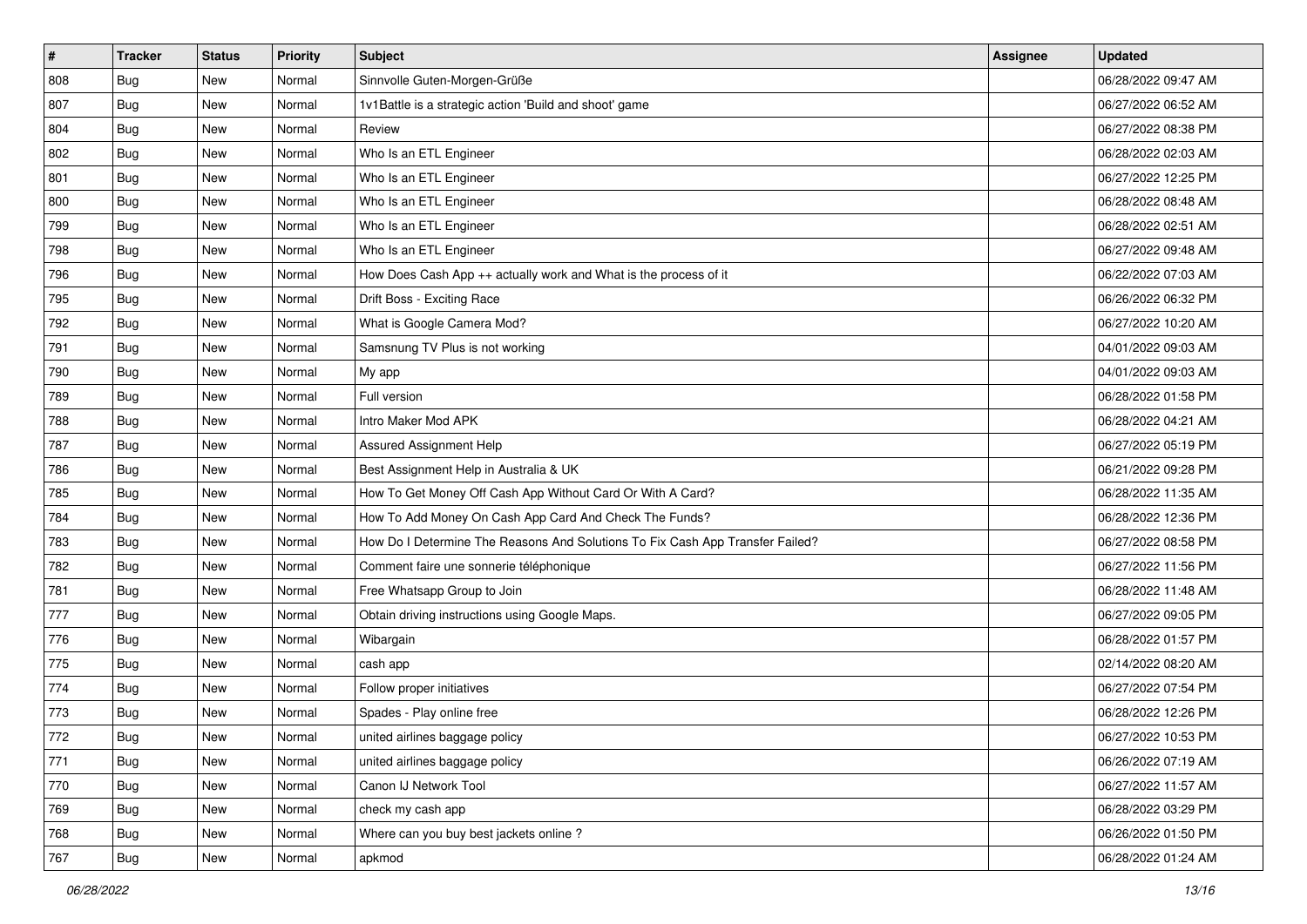| #   | <b>Tracker</b> | <b>Status</b> | <b>Priority</b> | <b>Subject</b>                                                                                      | Assignee | <b>Updated</b>      |
|-----|----------------|---------------|-----------------|-----------------------------------------------------------------------------------------------------|----------|---------------------|
| 766 | <b>Bug</b>     | New           | Normal          | Pobreflix Mod APK Review                                                                            |          | 06/28/2022 08:56 AM |
| 765 | Bug            | New           | Normal          | Follow proper initiatives to check my cash app                                                      |          | 06/25/2022 10:08 AM |
| 764 | Bug            | New           | Normal          | What is available to see what I can watch HBO Max?                                                  |          | 06/28/2022 03:59 AM |
| 762 | Bug            | New           | Normal          | How To Add Money To A Cash App Card If Struggling With Low Amount?                                  |          | 06/27/2022 09:58 PM |
| 760 | <b>Bug</b>     | New           | Normal          | apkmod                                                                                              |          | 06/27/2022 04:13 PM |
| 758 | Bug            | New           | Normal          | How Do I Study Consistently For Hours?                                                              |          | 06/27/2022 12:49 AM |
| 757 | Bug            | New           | Normal          | Why Is Issue of Car Maintenance so Famous for the Consumers?                                        |          | 04/01/2022 09:01 AM |
| 754 | <b>Bug</b>     | New           | Normal          | Cómo descargar tonos gratis de teléfono celular                                                     |          | 06/26/2022 01:56 PM |
| 753 | Bug            | New           | Normal          | onlineessaygrader                                                                                   |          | 06/28/2022 05:55 AM |
| 752 | Bug            | New           | Normal          | Plagerism checker                                                                                   |          | 06/26/2022 06:33 PM |
| 750 | <b>Bug</b>     | New           | Normal          | Create a Report Template                                                                            |          | 06/26/2022 04:27 PM |
| 749 | Bug            | New           | Normal          | The Best Bubble Shooter Game for Android                                                            |          | 06/26/2022 12:12 PM |
| 748 | Bug            | New           | Normal          | Il y a quelques façons d'obtenir des sonneries gratuites pour votre iPhone                          |          | 06/26/2022 11:24 PM |
| 747 | <b>Bug</b>     | New           | Normal          | How to Install Tyflex Plus on Your Android Device                                                   |          | 06/26/2022 08:16 AM |
| 744 | Bug            | New           | Normal          | <b>Pixel Survive</b>                                                                                |          | 06/28/2022 05:13 AM |
| 743 | Bug            | New           | Normal          | They promote 'pixel art' contests and a 'game jam' related to the work and figure of Carlos Casares |          | 06/28/2022 12:04 PM |
| 742 | Bug            | New           | Normal          | How Long Does Cash App Support Take To Respond For A Better Support?                                |          | 06/25/2022 11:00 PM |
| 741 | Bug            | New           | Normal          | <b>Blockchain Technology Solutions</b>                                                              |          | 06/26/2022 02:19 AM |
| 739 | <b>Bug</b>     | New           | Normal          | law dissertation help                                                                               |          | 06/27/2022 06:12 PM |
| 738 | Bug            | New           | Normal          | How Much Amount Do I Get Using The Referral Code For Cash App?                                      |          | 06/27/2022 03:58 PM |
| 737 | <b>Bug</b>     | New           | Normal          | How Do I Talk To A Live Person At Facebook If Anything Is Doubtful?                                 |          | 06/27/2022 09:59 PM |
| 736 | Bug            | New           | Normal          | I Want to Edit in My Website (transfer-factor.net) Unfortunately, Unable to Edit It                 |          | 06/24/2022 07:32 AM |
| 735 | Bug            | New           | Normal          | A quick fix of how to get money back from cash app stocks                                           |          | 06/28/2022 03:12 AM |
| 734 | <b>Bug</b>     | New           | Normal          | DR. STRANGE: Multiverse of Scheduling Madness!                                                      |          | 06/28/2022 07:07 AM |
| 733 | Bug            | New           | Normal          | How does one go about getting a book deal?                                                          |          | 04/01/2022 09:33 AM |
| 732 | Bug            | New           | Normal          | Get rectifications steps about why cash app transfer failed                                         |          | 06/26/2022 03:28 PM |
| 731 | <b>Bug</b>     | New           | Normal          | Avail Of Cash App Customer Service If Unable To Down Cash App Mobile App?                           |          | 06/25/2022 08:36 PM |
| 730 | Bug            | New           | Normal          | Canon IJ Network Tool                                                                               |          | 06/26/2022 05:51 PM |
| 729 | <b>Bug</b>     | New           | Normal          | Canon IJ Network Tool                                                                               |          | 06/28/2022 01:10 PM |
| 728 | Bug            | New           | Normal          | Will Cash App refund money if scammed? Hitches With Optimum Ease                                    |          | 06/26/2022 06:15 AM |
| 726 | Bug            | New           | Normal          | Mobile Application Development Services                                                             |          | 06/27/2022 09:10 AM |
| 724 | <b>Bug</b>     | New           | Normal          | Dial Chime Customer support number for a quick response                                             |          | 06/28/2022 11:30 AM |
| 721 | <b>Bug</b>     | New           | Normal          | Cómo instalar un Mod Apk                                                                            |          | 06/24/2022 09:39 PM |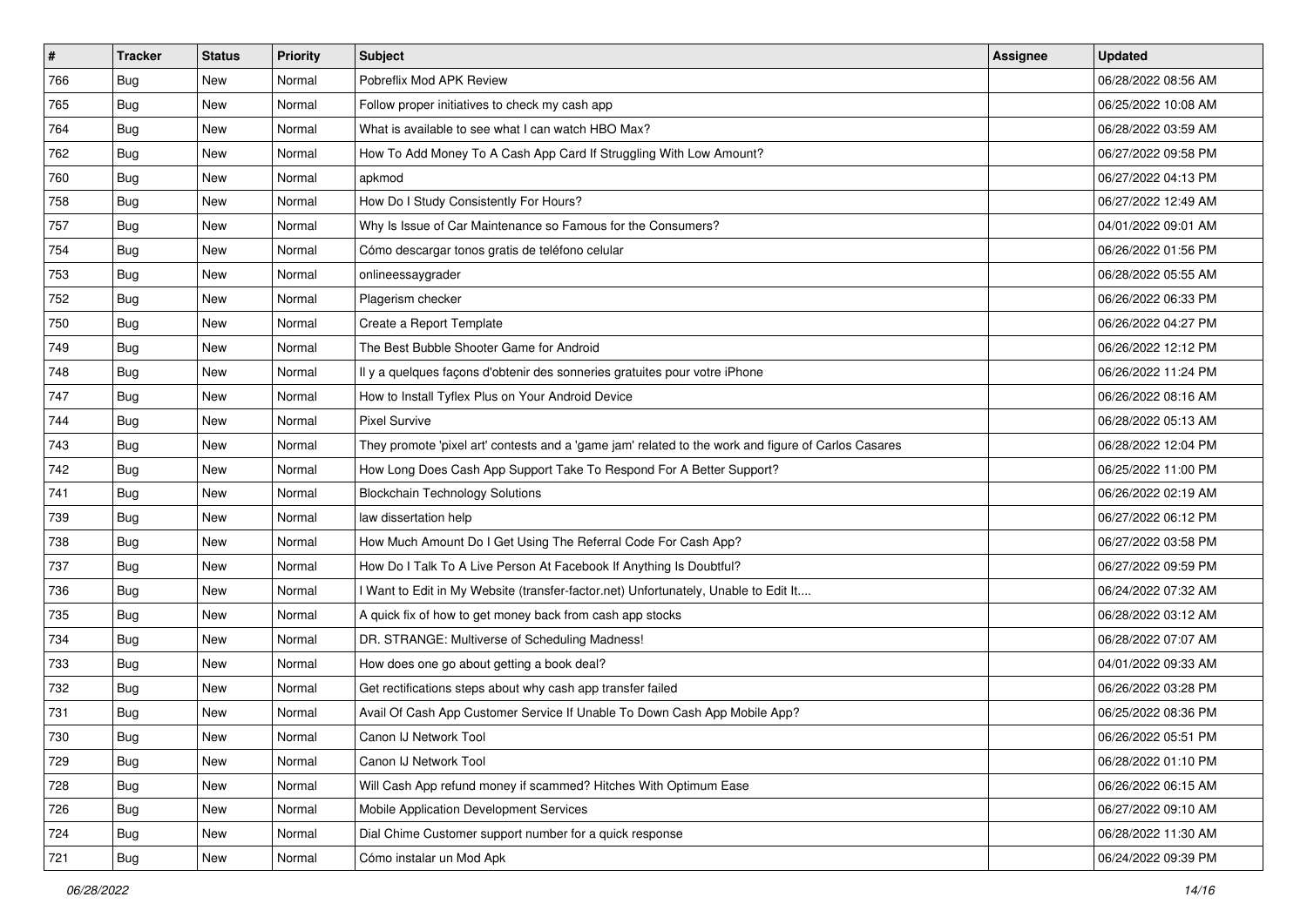| #   | <b>Tracker</b> | <b>Status</b> | <b>Priority</b> | Subject                                                                      | <b>Assignee</b> | <b>Updated</b>      |
|-----|----------------|---------------|-----------------|------------------------------------------------------------------------------|-----------------|---------------------|
| 720 | <b>Bug</b>     | New           | Normal          | How does Cash App Phone Number provide a quick treatment?                    |                 | 06/27/2022 08:02 AM |
| 719 | Bug            | New           | Normal          | How Do I Send \$5000 Through Cash App Account With Ease?                     |                 | 06/26/2022 10:14 PM |
| 717 | <b>Bug</b>     | New           | Normal          | Disney Plus Apk - Watch Movies and TV Shows on Your Device                   |                 | 06/27/2022 11:38 PM |
| 716 | <b>Bug</b>     | New           | Normal          | La celebración de un BabyShower.                                             |                 | 06/27/2022 12:29 PM |
| 715 | <b>Bug</b>     | New           | Normal          | Puppy Playtime Descargar gratis                                              |                 | 06/27/2022 01:57 PM |
| 714 | <b>Bug</b>     | New           | Normal          | Cuevana 3 Premium - Enjoy Your Favorite Movies and TV Shows on Your Smart TV |                 | 06/27/2022 11:43 PM |
| 712 | <b>Bug</b>     | New           | Normal          | <b>Tips and Tricks</b>                                                       |                 | 06/28/2022 02:40 AM |
| 711 | <b>Bug</b>     | New           | Normal          | Human Fall Flat Apk Download                                                 |                 | 06/28/2022 10:44 AM |
| 710 | Bug            | New           | Normal          | Take Necessary Assistance If You Are Unable Activate Cash App Card           |                 | 06/25/2022 09:26 PM |
| 709 | Bug            | New           | Normal          | How To Load Cash App Card At Walmart Without Having To Face Any Hassle?      |                 | 06/27/2022 10:30 AM |
| 708 | <b>Bug</b>     | New           | Normal          | Efficient ways to proceed with the cash app dispute process?                 |                 | 06/28/2022 04:03 AM |
| 706 | Bug            | New           | Normal          | How Can You Cancel A Cash App Payment Without Any Prior Information?         |                 | 06/26/2022 09:13 AM |
| 705 | Bug            | New           | Normal          | wuxiaworld                                                                   |                 | 06/28/2022 06:56 AM |
| 704 | Bug            | New           | Normal          | Reach support team of Chime Customer Service for instant help                |                 | 06/28/2022 04:57 AM |
| 703 | <b>Bug</b>     | New           | Normal          | For real-time help, dial Facebook customer service number                    |                 | 06/27/2022 12:08 PM |
| 702 | Bug            | New           | Normal          | Avail Chime Customer Service to know How To Get Chime Bank Statement         |                 | 06/28/2022 04:58 AM |
| 701 | <b>Bug</b>     | New           | Normal          | Why Law Essay Helper UK is Necessary?                                        |                 | 06/28/2022 08:12 AM |
| 700 | Bug            | New           | Normal          | Cómo descargar Poppy Playtime                                                |                 | 04/01/2022 09:30 AM |
| 699 | Bug            | New           | Normal          | Would you be able to utilize Cash App Twitch?                                |                 | 06/28/2022 03:12 AM |
| 697 | Bug            | New           | Normal          | How to Descargar Pura TV For Android                                         |                 | 06/27/2022 03:57 PM |
| 696 | Bug            | New           | Normal          | How to Install the TuMangaOnline App                                         |                 | 06/27/2022 02:49 AM |
| 695 | <b>Bug</b>     | New           | Normal          | Refer Listas IPTV Apk                                                        |                 | 06/27/2022 05:13 PM |
| 692 | Bug            | New           | Normal          | Esports 888b                                                                 |                 | 06/12/2022 10:04 AM |
| 691 | <b>Bug</b>     | New           | Normal          | tea garden dublin                                                            |                 | 04/01/2022 09:31 AM |
| 690 | <b>Bug</b>     | New           | Normal          | campervan hire                                                               |                 | 06/28/2022 11:55 AM |
| 689 | Bug            | New           | Normal          | How to use twitch.tv/activate?                                               |                 | 06/28/2022 09:14 AM |
| 688 | <b>Bug</b>     | New           | Normal          | How to use twitch.tv/activate?                                               |                 | 06/24/2022 04:16 AM |
| 687 | <b>Bug</b>     | New           | Normal          | How to use twitch.tv/activate?                                               |                 | 06/28/2022 05:51 AM |
| 686 | <b>Bug</b>     | New           | Normal          | Welcome To The Most Demandable Mahipalpur Escorts Agency                     |                 | 06/27/2022 03:45 PM |
| 684 | Bug            | New           | Normal          | Difference between paper map and online map                                  |                 | 06/27/2022 09:55 PM |
| 682 | <b>Bug</b>     | New           | Normal          | Does Facebook customer service live chat allow to speak with someone?        |                 | 06/27/2022 05:19 PM |
| 679 | Bug            | New           | Normal          | Word Finder helps you to play word games better                              |                 | 04/01/2022 09:34 AM |
| 678 | <b>Bug</b>     | New           | Normal          | How to be a winner in buidnow gg                                             |                 | 06/28/2022 10:22 AM |